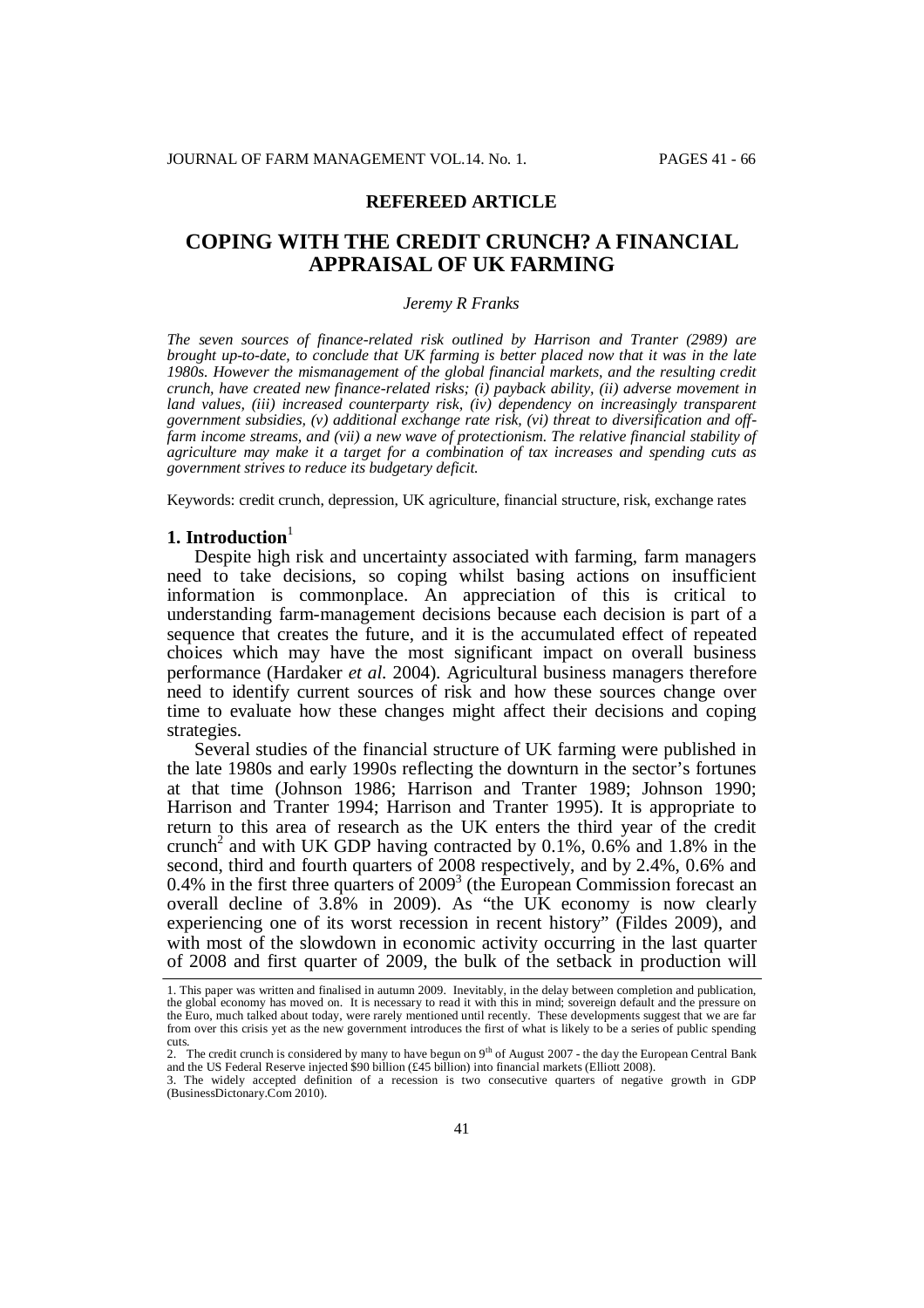only be reflected in the statistics for 2009 (UNCTAD 2009: p 4), in which year UNCTAD predicts a 2.7% fall in global GDP.

The credit crisis poses additional financial risks to all businesses. The collapse of credit supply and financial asset prices in September 2008 meant that commercial banks had to recapitalise their balance sheets. They are doing this by selling toxic assets to government supported programmes or writing them off, by reducing lending and foreclosing on short-term, unsecured loans and recapitalising from current business, in part by failing to pass on low central bank interest rates and in part by increasing the fees charged to customers. This cutback in the provision of credit immediately translated credit risk into liquidity risk: many businesses which relied on short-term credit were forced to consider selling part of their assets in order to meet their short-term liabilities (UNCTAD 2009; Marshall 2009). For some sectors the reduced credit supply exerted additional downward pressure on asset prices, causing a further deterioration in the solvency of borrowers and additional loan foreclosures (UNCTAD 2009: p 14).

To pay back the unprecedented stimulus packages, monetary policy easing and support for ailing financial institutions was introduced by the UK government (ONS 2009). One result of which is that the UK public sector net debt is forecast to keep increasing as a share of national income until 2015-16 whilst the annual public sector budget deficit (PSBD) is halved over the four years from 2010/11 (H M Treasury 2009). Future spending plans are "so tight that all major spending departments are likely to be affected" (IFS 2009 p 182). Under the existing Spending Review, the Department of Environment, Food and Rural Development (DEFRA) received a real cut in spending of about 1.8% (2007/08 to 2010/11). If there is no real growth in total department expenditures other than where automatic stabilisers become effective (such as expenditure to fund rising unemployment), and assuming the financial cutbacks are shared equally, DEFRA will experience a 4% real cut in its departmental expenditure limit (between 2011/12 and 2013/14) (IFS 2009: p  $182 - 183$ .

This is the macroeconomic context against which the financial performance of the agricultural sector must be assessed. To assess the current financial structure of agriculture, this analysis takes as its starting point an updating of the "seven sources of growing risk in UK agriculture" identified by Harrison and Tranter in 1989, to see which of these remains a concern today. Section three presents seven current and emerging sources of risk to the agriculture sector. Section four concludes.

# **2.Updating Harrison and Tranter's growing sources or risk in UK agriculture**

One approach to determining the current financial status of the UK agricultural sector is to compare current levels and trends in values of selected financial data against their historical level. This is the methodology adopted in this analysis. It takes as its starting point Harrison and Tranter's (1989) seven

<sup>4.</sup> These forecasts of revenue and expenditure are based on the UK economy growing by 1.25% in 2010 (H M Treasury 2009:p 18).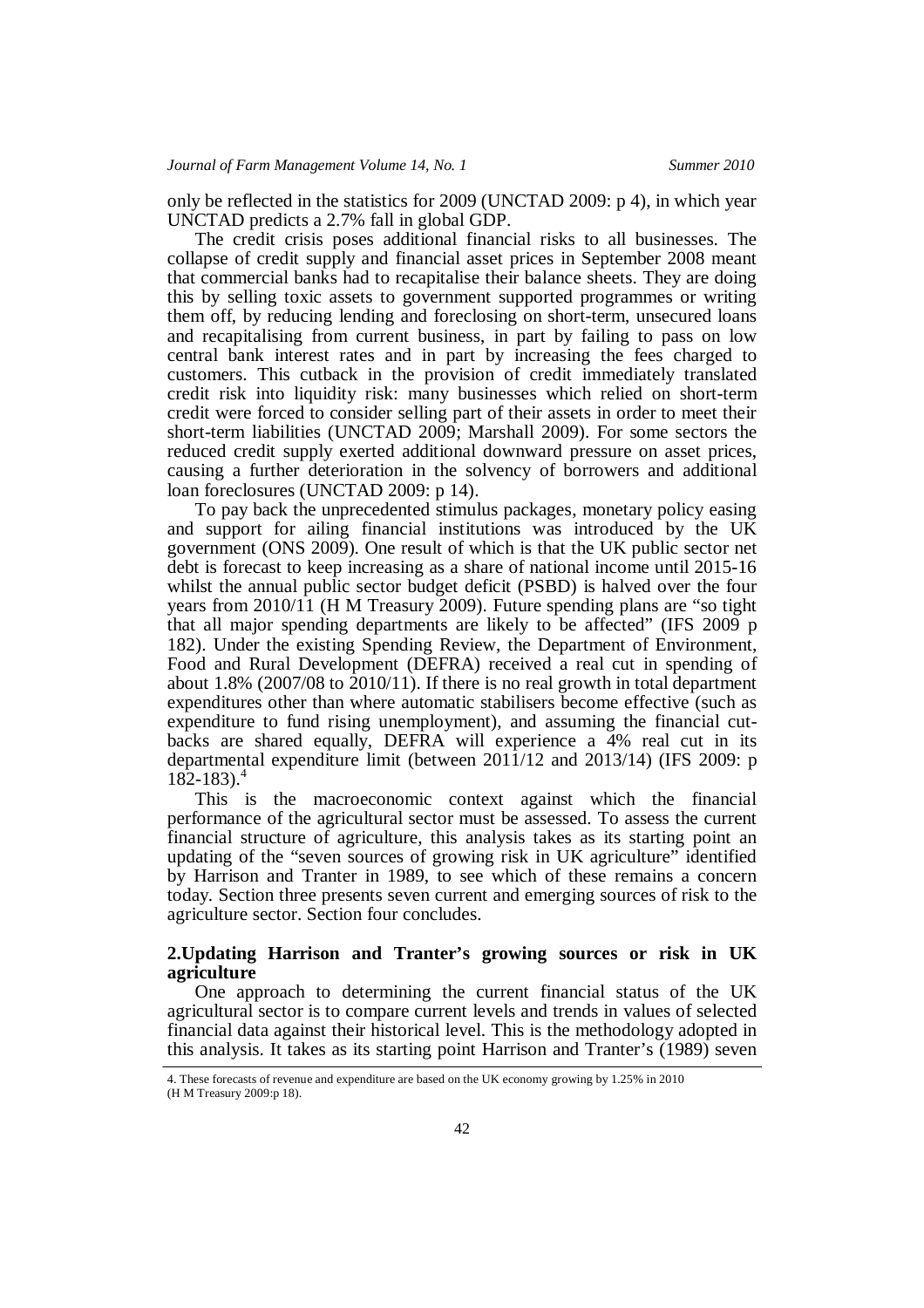growing sources of risk, and updates them as far as it is possible to do so, to identify which, if any, are currently sources of risk to UK agriculture.

# **2.1 High interest rates, with a growth in exposure to variable interest rates.**

Figure 1 shows the change in the percentage of liabilities held as bank overdraft and the trend in real interest rates. Bank overdrafts are more risky than long-term loans because they are subject to variable rather than fixed interest rates and foreclosure at short notice. The percentage had fallen to 28 in 2007 as farmers rebalanced their debt structure. Although there has been a 22% reduction from the peak in 1985, because total liabilities have increased the value of loans held as bank overdrafts has reduced by only 15%, £543 million from £3.56 billion to £3.06 billion. So a considerable sum of borrowing is still held on short-term, unsecured loans. Therefore, UK agriculture would still be badly affected should banks foreclose on these loans.

Nominal interest rates continued to rise through 1986 until 1990, by which time real interest rates had started to fall. By 2007 the nominal and real cost of borrowing, at 7.6 and 3.3% respectively, represent a long-term low, reducing the debt burden on businesses, whilst still delivering a real return on savers' bank deposits.

Total loans advanced to UK farming increased sharply up to 1985 thereafter they continued to rise but at a slower rate (Figure 2). In 2007 liabilities reached £11.1 billion, an increase of £4,026 billion (57%) over the 1986 level 5 . However, total farm asset values have also increased. In 1986, the



*Figure 1 Trends in bank overdrafts and real interest rate.*

 $-B$ ank overdraft as a percentage of total liabilities  $\cdots$ <sup>2</sup> $\cdots$  Real interest rate on agricultural loans

(Source: Table 9.3. Aggregate balance sheets for agriculture: United Kingdom, and Table 9.6 Interest; United Kingdom, both in Agriculture in the UK (DEFRA 2009b)).

<sup>5.</sup> All data used in this analysis are current values unless stated.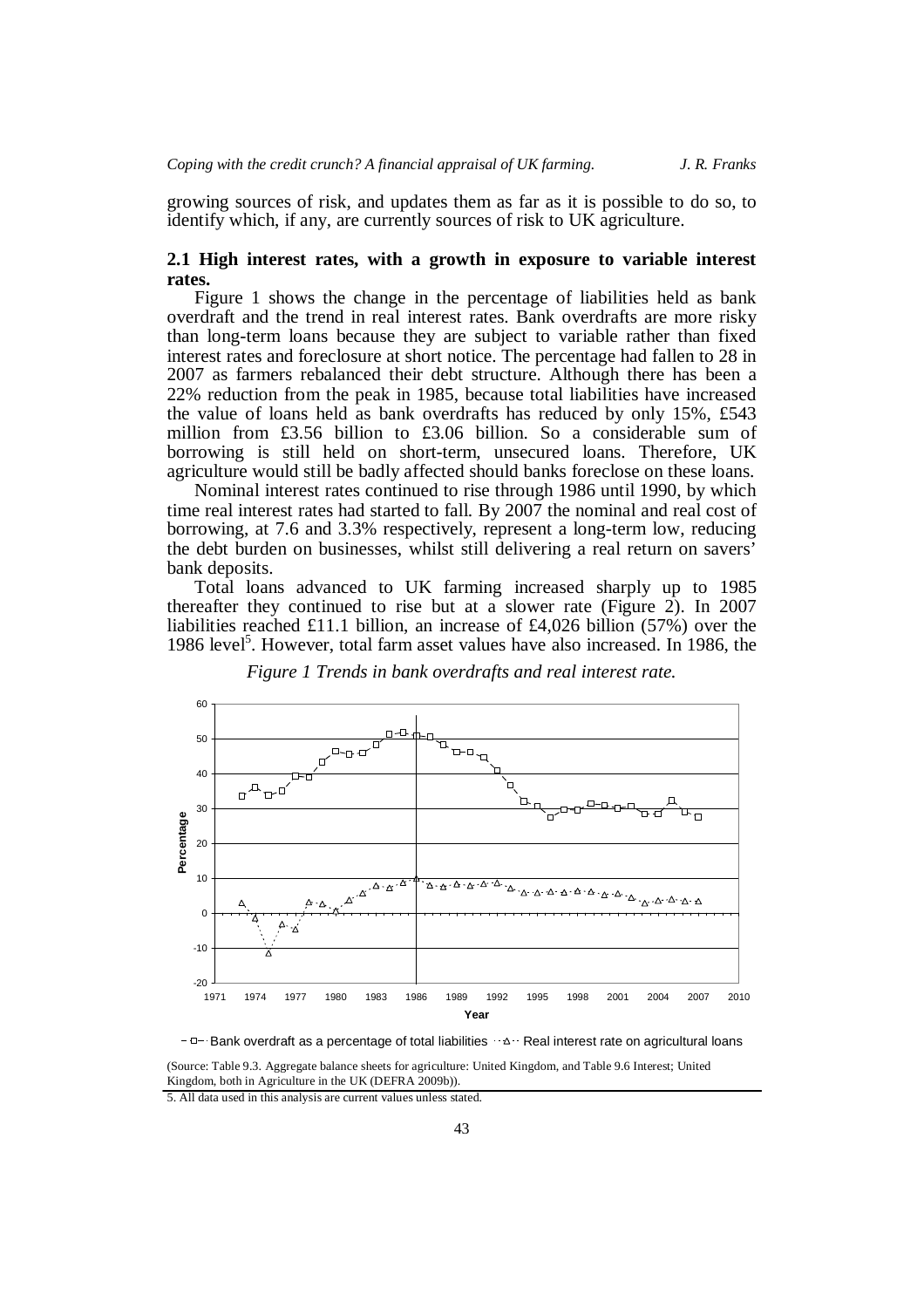value of assets held by UK farming had remained at about the same level for 7 years, and they had returned to this level by 1992, the year in which leverage (the ratio of total debt to total assets) peaked at 14.5%. Thereafter, asset values increased faster than liabilities, and leverage fell, so that by 2007 total liabilities comprised 5.85% of assets which were estimated to be worth some £190 billion. This relatively strong balance sheet appears to offer some protection against the threats emerging from the macroeconomic environment.

However, much of the increase in asset values arose from the growth in farmland values, little through reinvestment in other farming capital. In the ten years up to 2008 the net stock of capital assets fell by £2,371 billion. Due to this prolonged period of low profitability, depreciation (a positive cash flow item) was largely used to meet living expenses rather than being reinvesting in new equipment and buildings. This trend was reversed in 2007 and 2008, when profits recovered principally because of the commodity price boom, and in 2008 investments raised the net stock of capital assets by £466 million as farmers replaced worn out equipment and dilapidated buildings<sup>6</sup>.

*Figure 2 Trends in total assets and total liabilities in UK farming, and leverage.*



 $\rightarrow$ Total liabilities in UK agriculture  $\neg$ Total assets in UK farming  $\cdot$  Leverage (Source: Table 9.3. Aggregate balance sheets for agriculture: United Kingdom; Agriculture in the UK (DEFRA 2009b)).

#### **2.2 Withdrawal of institutions from land purchase.**

This is a risk to farming because it reduces opportunities "for farmers to sell land and lease it back in order to rid themselves of excessively heavy debt service burdens" (Harrison and Tranter 1989: p 61). Figure 3 shows how this trend has developed since 1986. The rate of disposal of farmland by financial institutions has slowed over the years but they remained net disposers in each

<sup>6.</sup> In the decade leading up to 1986 net stock of capital increased by £524 million, though in 1986 itself net stock decreased by £337 million (all current prices).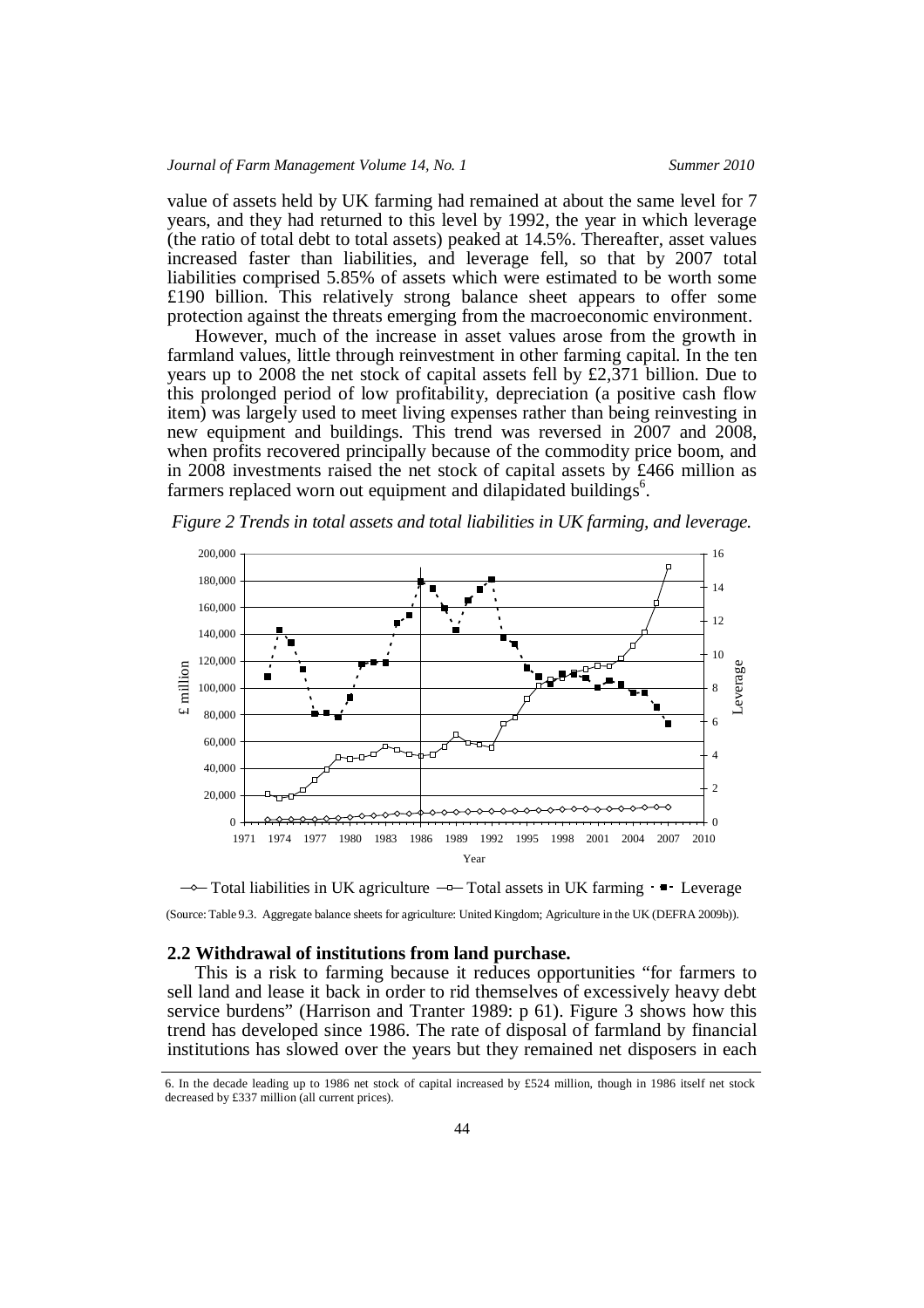year up to 2004, the last year for which this data series is reported. In that year financial institutions purchased only 67 and sold only 811 ha of land.<sup>7</sup>

Data after 2004 are available from the Royal Institute of Chartered Surveyors (RICS)<sup>8</sup>. In 2007 the largest purchasers of farmland was 'Individual Farmers', their share of all buyers in the second half of 2007, both halves of 2008 and the first half of 2009 was 50%, 56%, 60% and 62% respectively, with a reduction in demand for farmland from life-style buyers as the credit crunch deepened. As farmers purchased land, on the back of a sharp increase in commodity prices and with the continued willingness of banks to lend to agriculture (RICS July-Dec 2008), land values jumped by an average of 24%, from £10,439 to £12,965, in the first half of 2008 (RICS Jan-June 2008)

*Figure 3 Net purchases of land (ha) by 'Property Companies and Financial Institutions' (1980-1992) and by Financial Institutions (1993-2004).*



Financial Institutions: net purchases (ha)

(Source: Agricultural Land Sales and Prices in England, (DEFRA 2006), and Royal Institute of Chartered Surveyors (RICS various)).

# **2.3 Increased dependency on purchased inputs and reduced possibilities of substituting family labour for wage labour.**

Harrison and Tranter identified three series that showed an increased dependence of agriculture on inputs purchased from the rest of the economy. This they report, makes farming "subject to additional price risks, and farmers are increasingly unable to substitute low-cost family labour inputs for them the traditional belt tightening exercise associated with family-farming" (p. 63). The evolution of these three series up to and beyond 1986 is shown in Figure

<sup>7.</sup> This data was collected by the Valuation Office Agency (VOA) and reported by DEFRA.

<sup>8.</sup> RICS publishes information, initially quarterly but since the second half of 2006 biannually, on land purchasers' background (RICS various).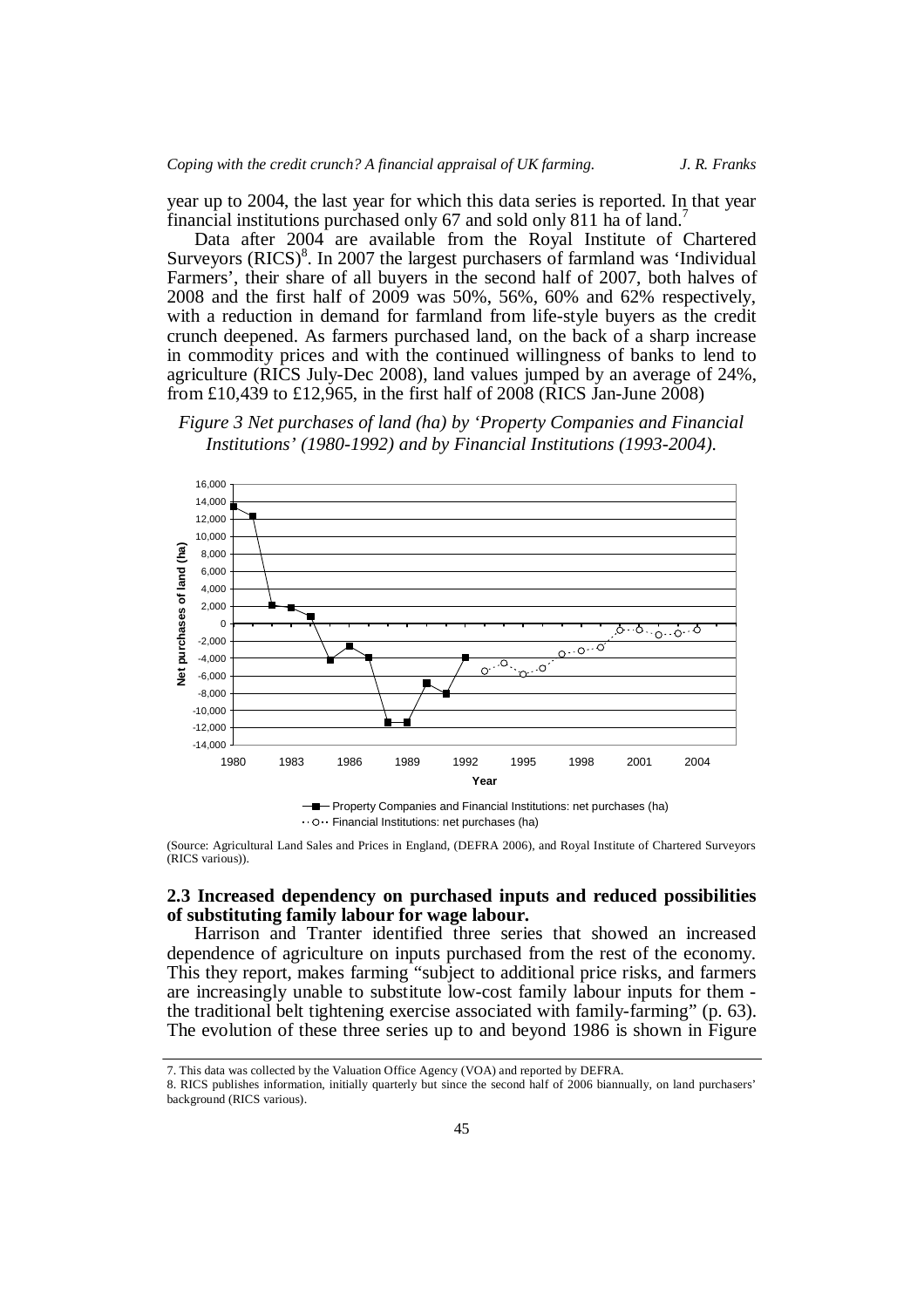4. The shift away from feed and livestock enterprises towards crop based ones has continued since 1986. To some degree, this shift is related to the incidences of farm animal diseases; for example the substantial drop in 1996 coincided with reports that BSE could be transmitted to humans by eating infected meat. Other major and costly farm-animal diseases - such as Food and Mouth Disease (outbreaks in 2001 and 2007) and pig diseases - have further reduced livestock numbers<sup>9</sup>. The reversal of this trend in recent years reflects the increase in livestock feed costs as a result of the boom in wheat and barley prices. The evolution of this series since 1986 suggests, from Harrison and Tranter's perspective, an increase the sector's price risk.

*Figure 4. Feed and livestock items as a percentage of total costs, machinery, pesticides and fertilizer as a percentage of total costs and depreciation as a percentage of Total Income from Farming.\*



Feed and livestock items as a % of total costs

 $\Delta$ -- Machinery, pesticides and fertilizer as % of total costs

 $-\cdot$   $\circ$   $-\cdot$  Total consumption of fixed costs (depreciation) and net interest paid as a % of gross income

(Source: Index of the purchase price of the means of agricultural production (United Kingdom), and Index of the producers price of agricultural products; (United Kingdom) Agriculture in the UK (DEFRA 2009b)).

The dependency on mechanical and chemical inputs declined steadily after 1986, increased in the mid 1990s, and then fell once more, to 14.4%, in 2007. This variability is connected to changes in agricultural policy support

<sup>9.</sup> Particularly porcine postweaning multisystemic wasting syndrome (PMWS) and porcine reproductive and respiratory syndrome (PRRS).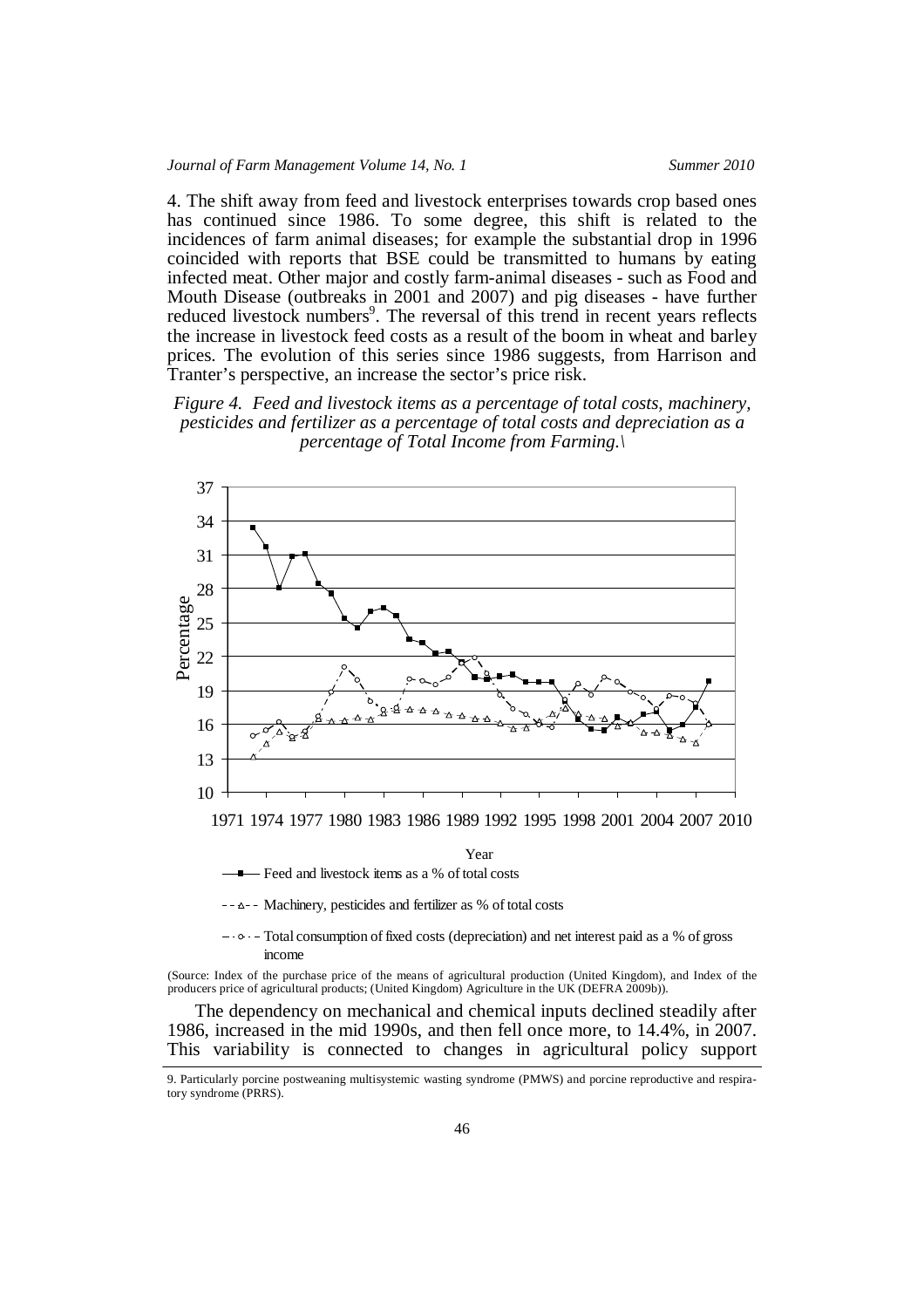payments, the introduction of agri-environment schemes, set-aside (which removed a variable percentages of arable land from production each year between 1995 and 2007), and will also have been influenced to some extent by the growth in the area of registered organic farmland. Figure 4 also shows the trend in depreciation and net interest payments as a percentage of gross income (defined as the total value of crop and livestock, and all support payments). These continued to increase after 1986 to peak at 21.9% in 1990, the year when net interest payment was at its highest. This series shows some volatility as market output value, support payments and interest repayments varied, but it has declined steadily since 2005 to 15.9% in 2007. The fall in these two series since 1986 indicates a reduction in the sector's risks related to its dependency on inputs purchased from the rest of the economy.

Of particular concern to Harrison and Tranter was farmers' increasing inability to substitute low-cost family labour inputs for waged employment, one of the "traditional belt tightening exercise associated with familyfarming" (Harrison and Tranter 1989: p 63). Figure 5 shows the reduction in both family and employed labour in farming has continued after 1986. As the proportion of the workforce with an equity interest in farming increases and wage employment falls, so the ability to substitute between family and waged labour reduces still further. However, this also means that a larger proportion of total labour costs (waged and farmer and spouse, and others with an equity interest in the farm's drawings) is paid to workers who might be more willing to forego payment of their salary to help overcome a short-term liquidity crisis. So the decrease in waged labour is off-set by this additional flexibility.



*Figure 5. The reduction in labour use, highlighting the fall in paid labour.*

(Source: Table 3.8 Labour force in agriculture, United Kingdom, Agriculture in the UK (DEFRA 2009b)).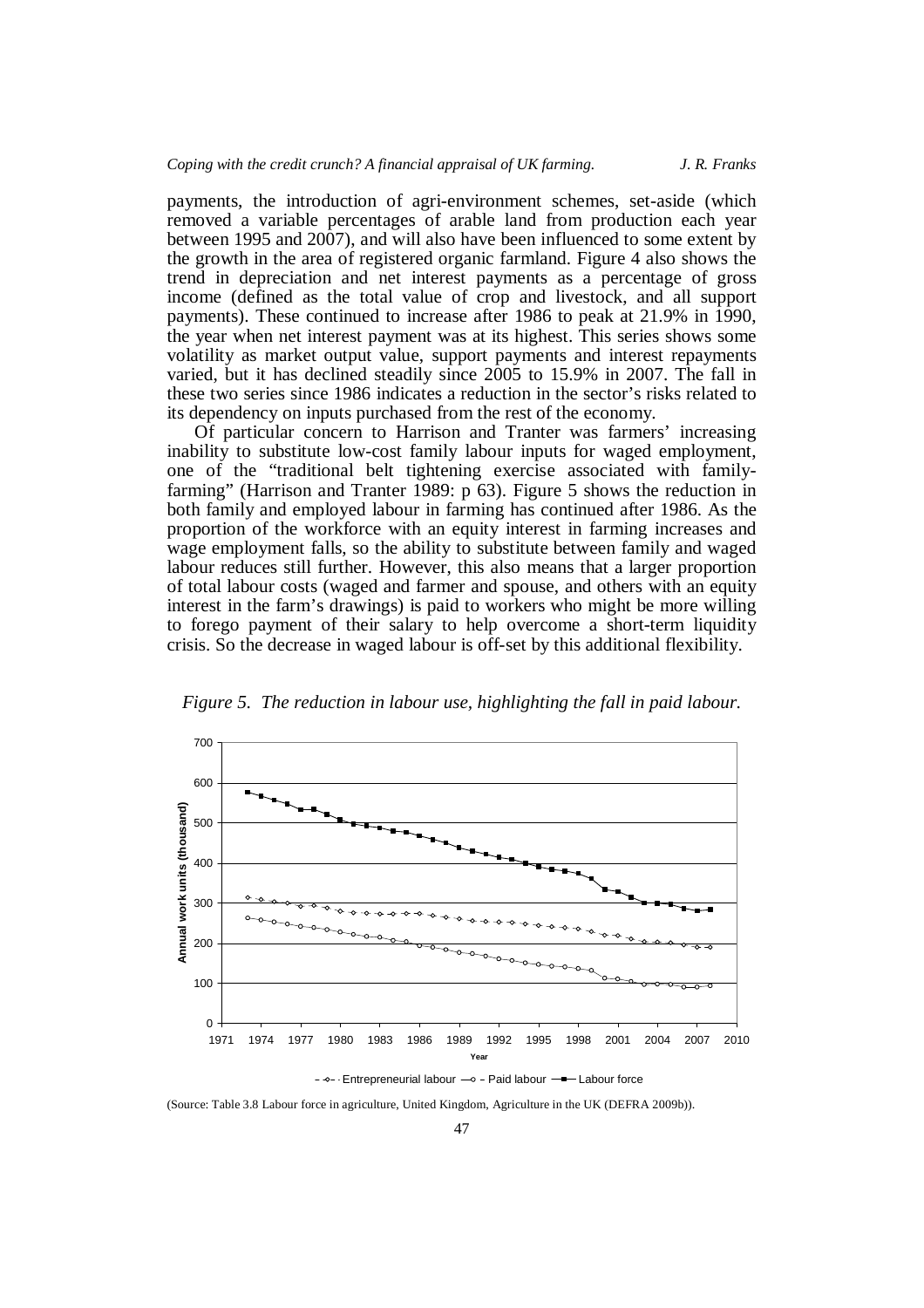**2.4 The continuing deterioration in the sector's terms of trade.** Harrison and Tranter (1989) note that in the years leading up to <sup>1986</sup> "inputs are costing more and products are commanding lower prices" (p 63), leading to a deterioration in the sector's terms of trade. Table 1 compares the change in input and output prices and the sector's terms of trade in the four years prior to 1986 and 2008. The earlier period recorded a decline in the terms of trade by 8.5 points as input prices increased faster than output prices to squeeze farm profitability. This compares with the 0.2% change in the four year period leading to 2007, suggesting no cost-price squeeze.

However, during this time input prices increased by 48% and output prices by 46%. These substantial movements suggest the timing of input purchases and sale of product has become more critical putting additional pressure on farmers with limited working capital, whilst farmers with access to savings or credit might benefit by buying inputs before selling outputs if they believe that to be the most beneficial trading strategy.

*Table 1. Comparison of input and output indices and terms of trade 1982- 1985 and 2005-2008.*

|                                                                                    | Change in<br>input<br>index | Change in<br>output<br>index | Change in<br>terms of<br>trade | standard<br>deviation | Mean | CV   |  |  |  |
|------------------------------------------------------------------------------------|-----------------------------|------------------------------|--------------------------------|-----------------------|------|------|--|--|--|
| 1982-1985                                                                          | 15                          |                              | $-8.5$                         | 3.81                  | 97.8 | 3.89 |  |  |  |
| 2005-2008                                                                          | 48.1                        | 46.2                         | 0.2                            | 1.58                  | 96.3 | 1.64 |  |  |  |
| (Source; Table 9.6 Interest; United Kingdom. Agriculture in the UK (DEFRA 2009b).) |                             |                              |                                |                       |      |      |  |  |  |

## **2.5 Increase variability of farm product prices.**

A comparison of the coefficient of variation (standard deviation divided by mean price) of 13 items in each of the two three year periods, 1976-78 and 1984-86, allowed Harrison and Tranter (1989) to conclude "farm product prices are more volatile than they were 8 to 10 years ago" (p. 63). Their analysis revealed that "only 3 product groups (fresh fruit, flowers and plants, and eggs) had a narrower spread of prices in the later period than the earlier" (p. 63-64). However, they found that "quite the opposite appears to have occurred on the factor side" (p. 64), with only energy, fertilisers and seed showing more variable price movements between 1984 and 1986 than between 1978 and 1980. With higher variability in product prices but lower variability of factors, Harrison and Tranter concluded that "the evidence relating to price variability is not clear cut" (p. 64).

Table 2 reproduces their analysis, comparing the coefficient of variation for product and factor input prices for two periods, between 2001 and 2004 and from 2005 to 2008. For nine of eleven product prices the coefficient of variation has increased and the index of "total of all products" has increased from 3.8 to 16.3. Seventeen of the nineteen factor input prices also have increased coefficient of variation and the index of "all means of agricultural production" has increased from 4.04 to 16.33: a similar increase as the "total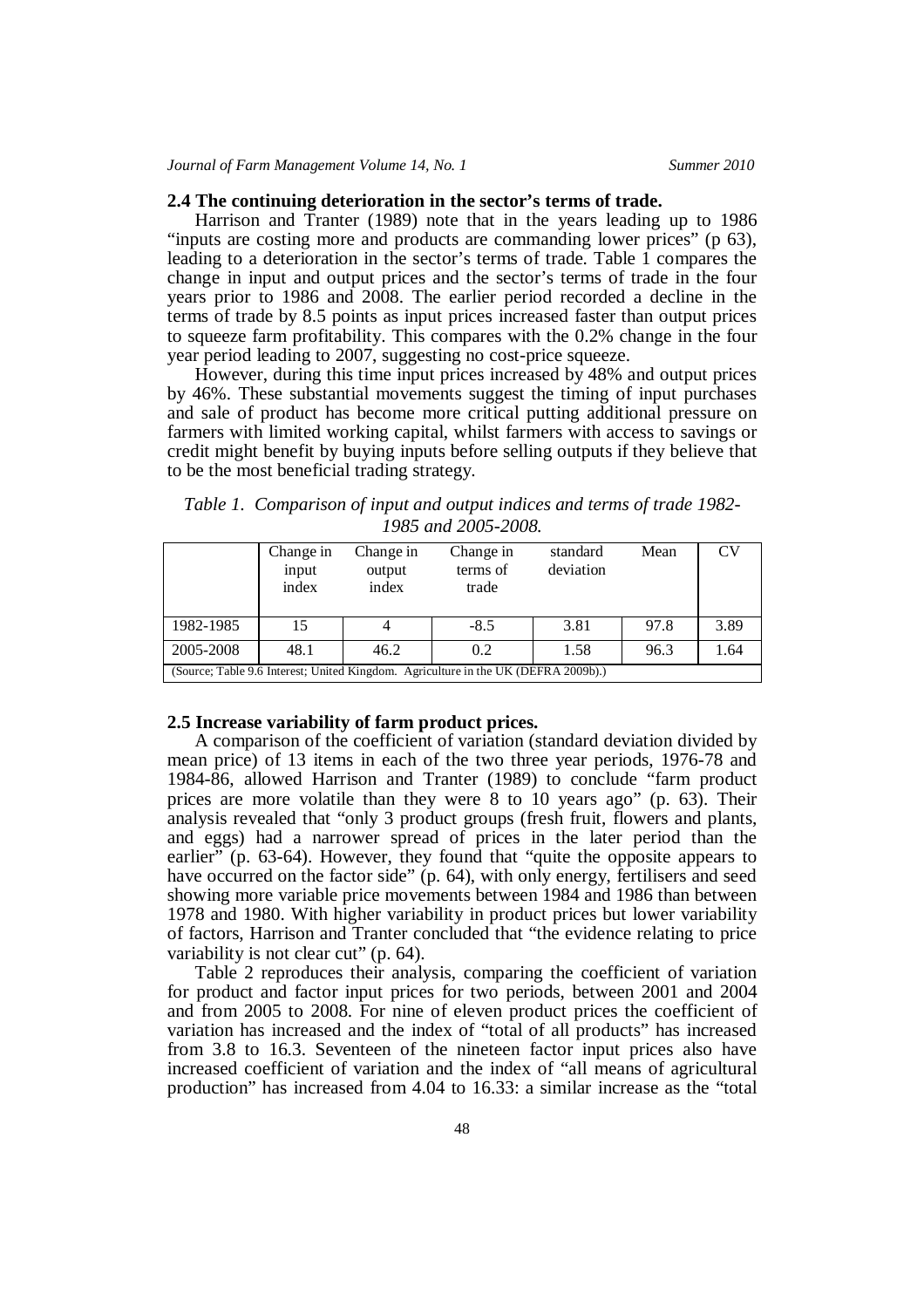of all product" index. Fertilizers, animal feeding stuffs and 'energy and lubricants' reported the largest volatility in the most recent period, inputs for which substitutes are not readily available.

The nature of the risks related to terms of trade appears to have changed. Farmers have passed on some of the benefit of higher commodity prices to input suppliers, and though they have avoided the price squeeze of the 1980s they face significant risks related to asymmetric price adjustments: should output prices fall whilst input prices remain high, the sector may experience a sudden and extreme adverse shift in its terms of trade.

### **2.6 Series that cannot be updated due to lack of comparative data.**

Two of the seven sources of growing risk were derived from a large-scale survey of farms, confirmed by bank managers. Similar survey data is not available so it is not possible to compare Harrison and Tranter's findings with current conditions. However, some useful comments and comparisons can be made. The two series are:

(1) a diminishing of within-the-family funding sources increases the splitting-up farms on the death of the owner, and

(2) an increased annual volatility of farm incomes.

## **2.6.1 Diminishing within-family funding sources**

Harrison and Tranter reported that "the years of rapidly rising land values – and of prices generally – caused many members of farming families (often brothers and sisters) who had been left farm assets, under terms which excluded them from equity participation and therefore capital gains on them, to demand that their shares be paid in cash" (Harrison and Tranter 1989: p 61- 63). One result of this, they conclude, is that "farmers' debt levels are higher than they would otherwise have been" having "been compelled to borrow from higher cost sources than the low-cost, within-family ones they enjoyed in earlier years, when family ties were stronger and less influenced by narrowly commercial considerations" (p 63).

There are no reasons to believe that motivations of family members who have been left farm assets have changed, and as asset values have increased more rapidly recently than in the early 1980s, these incentives to extract equity most likely remain, and indeed to have increased in recent years. However, easy access to cheap loans characteristic of the 2000s would have decreased the costs to the continuing farmer of paying out family members thus decreasing the impact of this source of risk today.

# **2.6.2 An increased annual volatility of farm incomes.**

Harrison and Tranter's (1989) conclusion that year-to-year variation in farm incomes had become more volatile in the period from 1981 to 85 compared to the period between 1976 and 1980 is based on comparing the coefficient of variation of 150 individual farms. Table 3 examines a related, but by no means identical issue, the change in coefficient of variation of Total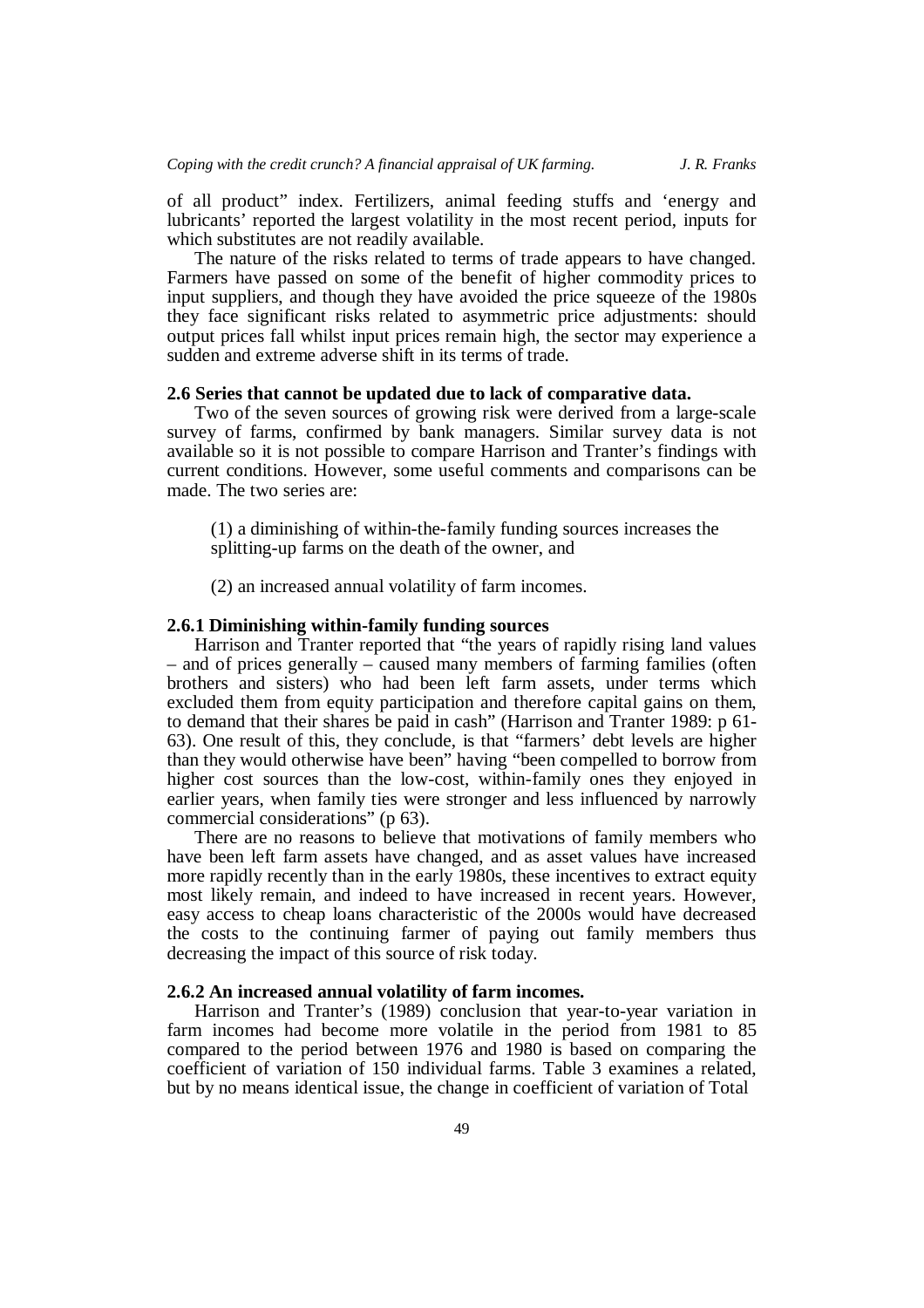| <b>Agricultural products</b>                                                                                                                            |                            |                                           |         |                      |                             |                               |                 |                 |                       |              |       |
|---------------------------------------------------------------------------------------------------------------------------------------------------------|----------------------------|-------------------------------------------|---------|----------------------|-----------------------------|-------------------------------|-----------------|-----------------|-----------------------|--------------|-------|
|                                                                                                                                                         | all prod-<br>Total of      | $_{\mathrm{prod}}$<br>$\mbox{Crop}$       | Cere-   | Potatoes<br>for Con- | Animals<br>$\&$ ani-<br>mal | (for slaugh-<br>Animals       |                 |                 | Poul-<br>Ę            |              |       |
|                                                                                                                                                         | ucts                       | ucts                                      | als     | sumption             | products                    | ter and<br>export)            | Cattle          | Sheep<br>Pigs   | $\overline{\text{H}}$ | Milk         | Eggs  |
| CV (2001-2004)                                                                                                                                          | 3.84                       | $\ddot{23}$<br>4                          | 7.58    | 20.24                | 3.79                        | 4.61                          | 5.05            | 12.04<br>4.79   | 1.67                  | 4.94<br>17.5 | 12.55 |
| CV (2005-2008)                                                                                                                                          | 16.31                      | 18.90                                     | 34.27   | 18.27                | 15.01                       | 13.61                         | 15.84           | 10.15<br>9.56   | 16.04                 |              | 16.53 |
| Change in CV                                                                                                                                            | 12.47                      | 14.67                                     | 26.70   | $-1.97$              | 11.23                       | 9.00                          | 10.78           | $-1.89$<br>4.78 | 14.37                 |              | 3.99  |
| <b>Factor inputs</b>                                                                                                                                    |                            |                                           |         |                      |                             |                               |                 |                 |                       |              |       |
|                                                                                                                                                         | means of<br>agricul-<br>ξŔ | es cur-<br>and ser-<br>Goods<br>$\dot{z}$ |         | Energy               | Fertilisers                 | Straight                      | Triple<br>Super |                 |                       |              |       |
|                                                                                                                                                         | tural pro-                 | rently                                    |         | and lu-              | and soil                    | Nitro-                        | Phos-           | Potas-          | Compound              | Other Fer-   |       |
|                                                                                                                                                         | duction                    | consumed                                  | Seeds   | bricants             | improvers                   | gen <sup>1</sup>              | phate           | sic             | Fertiliser            | tiliser      |       |
| CV (2001-2004)                                                                                                                                          | 4.04                       | 4.29                                      | 3.97    | 7.01                 | 7.15                        | 8.89                          | 5.86            | 4.55            | 6.00                  | 1.57         |       |
| CV (2005-2008)                                                                                                                                          | 16.33                      | 17.87                                     | 18.48   | 21.53                | 53.73                       | 42.30                         | 75.37           | 71.44           | 65.51                 | 6.04         |       |
| $Change$ in $CV$                                                                                                                                        | 12.29                      | 13.58                                     | 14.52   | 14.52                | 46.57                       | 33.41                         | 69.51           | 66.89           | 59.51                 | 4.47         |       |
|                                                                                                                                                         |                            |                                           |         |                      |                             | Other                         | Goods $\&$      | $Ma-$           |                       |              |       |
|                                                                                                                                                         |                            |                                           | Mainte- | Mainte-              |                             | $\overline{\mathrm{Goods}}$ & | services        | chinery         |                       |              |       |
|                                                                                                                                                         | Plant                      |                                           | nance   | nance                |                             | Services                      | contribut-      | and             |                       | Engineer-    |       |
|                                                                                                                                                         | protec-                    | Animal                                    | and re- | and re-              | Veteri-                     | (Genera)                      | $mg\sin$        | other           |                       | ing & Soil   |       |
|                                                                                                                                                         | tion                       | feeding-                                  | pair of | pair of              | nary ser-                   | $ex-$                         | invest-         | equip-          |                       | Improve-     |       |
|                                                                                                                                                         | products                   | stuffs                                    | plant   | buildings            | vices                       | penses)                       | ment            | ment            | Buildings             | ments        |       |
| CV (2001-2004)                                                                                                                                          | 2.38                       | 3.33                                      | 7.00    | 4.59                 | 3.05                        | 4.66                          | 2.32            | 0.99            | 5.73                  | 4.56         |       |
| CV (2005-2008)                                                                                                                                          | 2.81                       | 23.71                                     | 6.40    | 8.27                 | 3.50                        | 3.60                          | 4.24            | 6.88            | 7.95                  | 4.89         |       |
| Change in CV                                                                                                                                            | 0.43                       | 20.38                                     | $-0.60$ | 3.68                 | 0.45                        | $-1.05$                       | 1.93            | 5.89            | 2.21                  | 0.33         |       |
| (Source: DEFRA (2009a) Index of producer prices of agricultural products: UK)<br>$CV = coefficient$ of variation (=(standard deviation/mean price)*100) |                            |                                           |         |                      |                             |                               |                 |                 |                       |              |       |

*Journal of Farm Management Volume 14, No. 1 Summer 2010*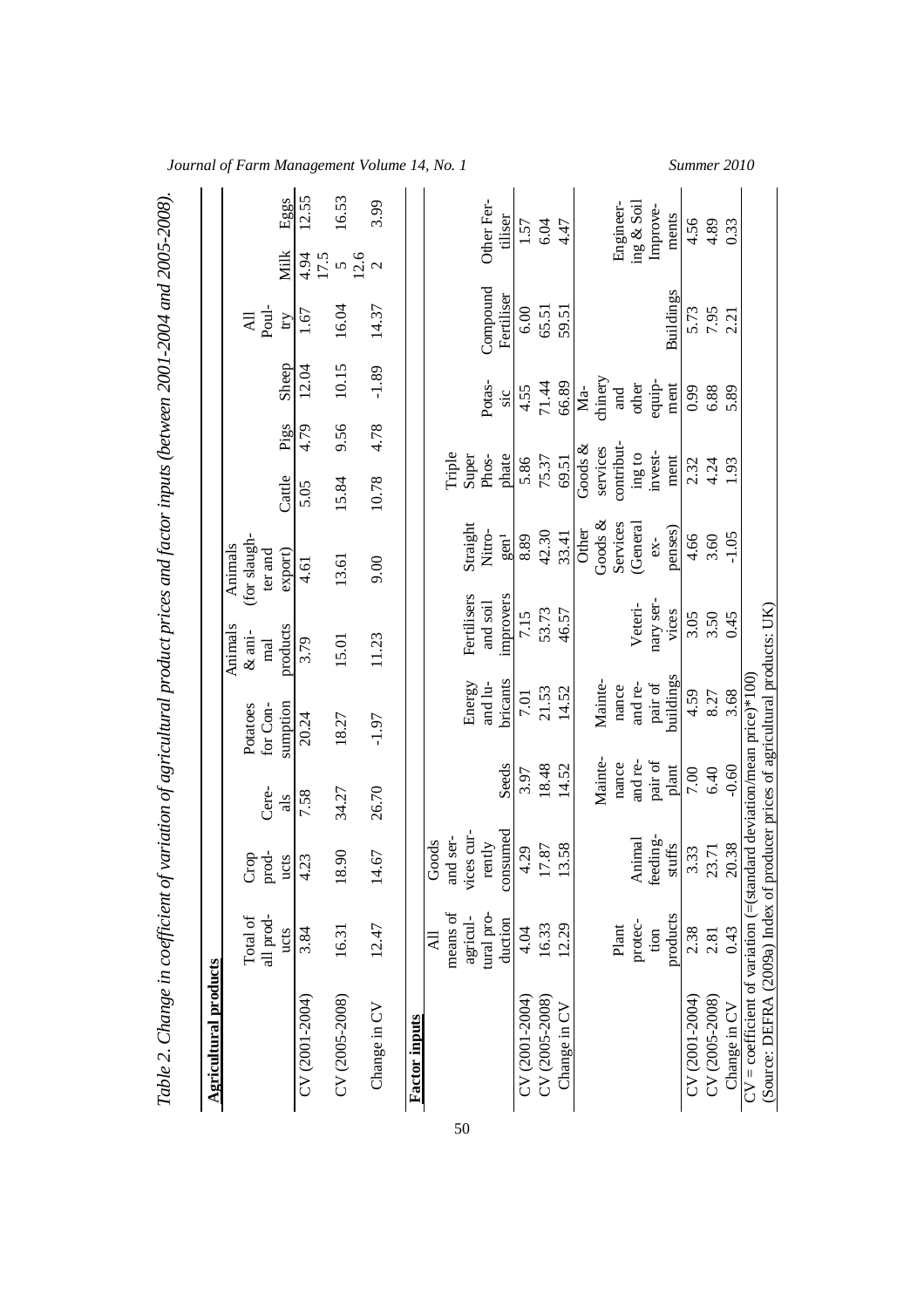|                                                                                                             | standard dev | Mean  | CV      |           | standard dev | Mean  | СV    |  |  |
|-------------------------------------------------------------------------------------------------------------|--------------|-------|---------|-----------|--------------|-------|-------|--|--|
| 1982-1985                                                                                                   | 439.02       | 1.871 | 23.4612 | 1981-1985 | 326.38       | 1,618 | 20.17 |  |  |
| 2001-2004                                                                                                   | 500.64       | 2.335 | 21.4453 | 1973-1985 | 564.62       | 3.064 | 18.42 |  |  |
| 2005-2008                                                                                                   | 576.21       | 2.604 | 22.1320 | 1995-2007 | 1202.95      | 2.277 | 52.83 |  |  |
| (Sonires: vittative greding rumal is enfirming majority of the famouse (at 2008 prices) RA Ements in the UK |              |       |         |           |              |       |       |  |  |
| (DEFRA 2009b)).                                                                                             |              |       |         |           |              |       |       |  |  |

Income from Farming and Cash Flow measured at the sector level for three periods; between 1982 and 1985, from 2001 to 2004, and from 2005 to 2008. The comparison shows little difference in the co-efficient of variation in TIFF between the three four year periods, but Cash Flow has a considerably higher coefficient of variation in the most recent period. To a large extent this is due to the difficulties experienced in the first year of the Single Farm Payment Scheme (2005/06) when many farmers had to extend their borrowing facilities to tie themselves over this period. This liquidity problem arose directly from changes to agriculture specific policies but confronting a similar cash shortfall – from whatever source - would pose considerable more problems in today's economic climate.

*Table 3. Coefficient of variation for Total Income from Farming, and Cash Flow.*

|                                                                                             | <b>Total Income from farming</b>  |       |        | <b>Cash flow</b> |          |       |         |  |  |  |
|---------------------------------------------------------------------------------------------|-----------------------------------|-------|--------|------------------|----------|-------|---------|--|--|--|
|                                                                                             | standard                          |       |        |                  | standard |       |         |  |  |  |
|                                                                                             | dev                               | Mean  | CV     |                  | dev      | Mean  | CV      |  |  |  |
| 1982-                                                                                       |                                   |       | 23.461 | 1981-            |          |       | 20.17   |  |  |  |
| 1985                                                                                        | 439.02                            | 1,871 | 2      | 1985             | 326.38   | 1,618 | 19      |  |  |  |
| $2001 -$                                                                                    |                                   |       | 21.445 | 1973-            |          |       |         |  |  |  |
| 2004                                                                                        | 500.64                            | 2,335 | 3      | 1985             | 564.62   | 3,064 | 18.4291 |  |  |  |
| $2005 -$                                                                                    |                                   |       | 22.132 | 1995-            |          |       |         |  |  |  |
| 2008                                                                                        | 576.21                            | 2.604 |        | 2007             | 1202.95  | 2.277 | 52.8307 |  |  |  |
| (Source: Chart 2.1 Long-term trend in farming incomes in real terms (at 2008 prices), Agri- |                                   |       |        |                  |          |       |         |  |  |  |
|                                                                                             | culture in the UK (DEFRA 2009b)). |       |        |                  |          |       |         |  |  |  |

## **2.7 Summary.**

Some of the risks identified by Harrison and Tranter in 1986 have reduced, some have altered in ways that make any net change in risk difficult to assessed, and some have increased. Those to have decreased include; (i) a stable and lower interest rate, (ii) the lower percentage and total amount of borrowing held as bank overdraft, (iii) the level of asset values, which means that although total liabilities have increased, leverage at 5.85% is nearly 10 points less than in 1986, and (iv) terms of trade have ceased moving against the sector.

The evidence related to dependency on inputs from outside agriculture is mixed. The decline in the livestock sector represents a reduced opportunities for farmers to add value to the arable enterprises, but the share of purchased chemical and fertilizer inputs to total costs has declined as has total consumption of fixed costs as a percentage of gross income. And the increase in the proportion of the workforce with an equity share in the farm suggests on the one hand less substitution possibilities, but it also means a larger proportion of the workforce might be more willing to forego a proportion of their salary; this net effect of these counter-balancing changes may well may a reduction in farming's liquidity risk (i.e. a higher proportion of total labour (waged and unwaged) costs can be deferred at least in the short-term).

Some of the series continue to be sources of threat to farming. For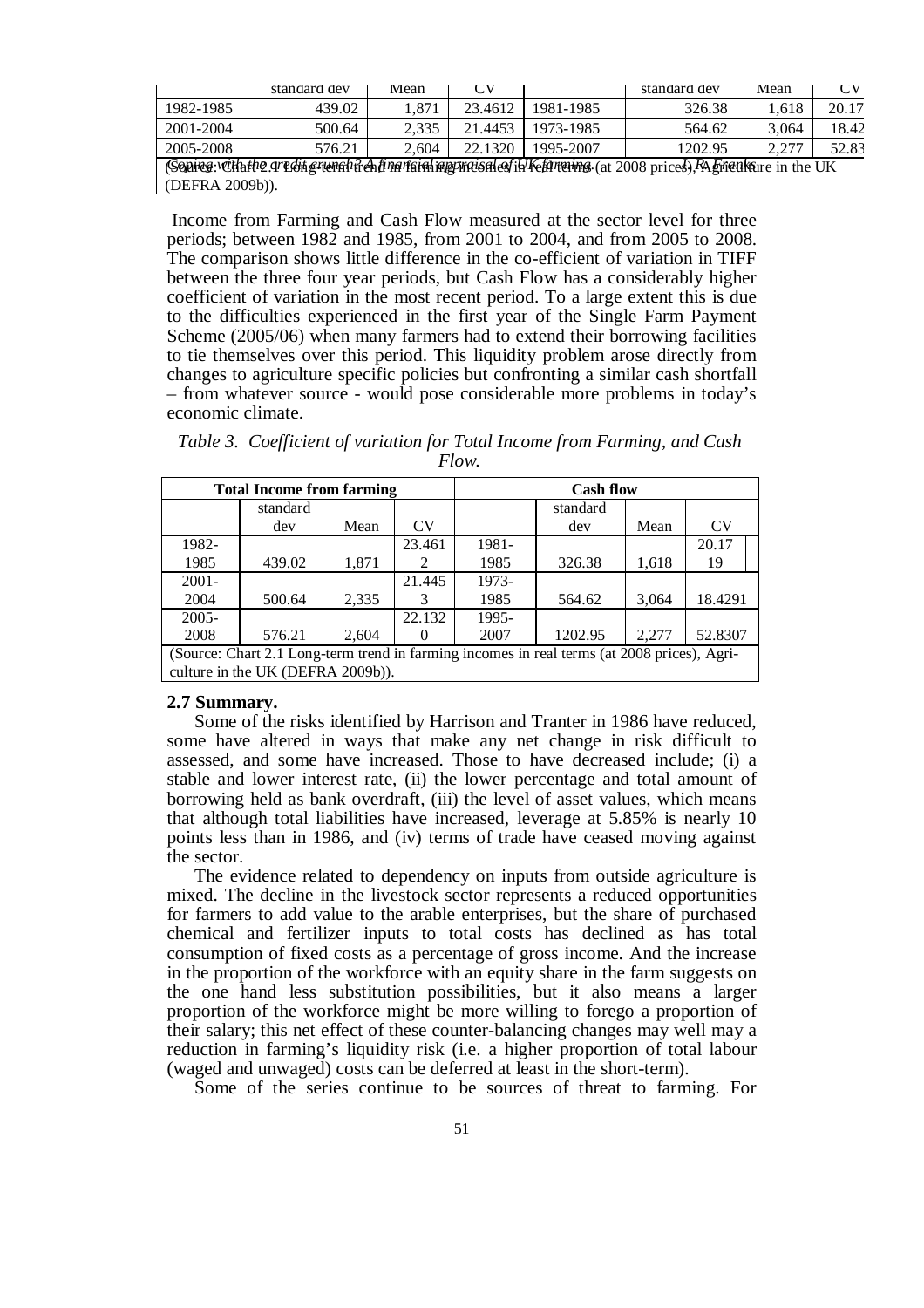example, total borrowing has increased by 57% since 1986, and although lower interest rates have reduced the costs of borrowing, this increase results in the relatively small reduction of interest repayments of £137m (from £762) million in 1986 to £625.2 million in 2008). This is still a substantial sum, and calls into question the ability of the sector to service these loans should the interest rate increase. The data also indicate a continuing absence of financial institutions in the land market. Most land purchasers in recent years have been farmers, and whilst this suggests valuations are based on farmland's contribution to expected farm profitability, the reduction in sale-and-leaseback opportunities removes one route to restructuring farm debt. Whilst the terms of trade has ceased to move against farming, removing this as a source of cost-price squeeze on profits, recent years have seen a steep increase in both input and output prices, increasing liquidity risk. In recent months output prices have returned towards their long-run means, so if input prices remain high or are slow in adjusting downwards, farming will be faced with a sudden adverse movement in its terms of trade. Any pressure on profitability will reduce the sectors debt service possibilities.

These data reflect the influence of events and policies, for example, animal diseases and epidemics. As these are largely unpredictable events and generally beyond the control of individual farmer's, they will act to increase the production and financial risk associated with livestock<sup>10</sup>. As agriculture looks forward it can identify other policy, production and technical changes that may affect its portfolio of risks. For example the recent proposals to ban selected pesticides may increase production risks associated with arable cropping (Rickard 2008).

# **3. Current finance-related sources of risk in UK Agriculture**

The previous sector explored the financial pressures on the agricultural sector in 1986 as interpreted by Harrison and Tranter. This section identifies seven sources, and growing sources of financial risk which are likely to influence the agricultural sector over the next 5 to 10 years. What ties them together is that they are all linked to the credit crunch. Some directly, such as increase in interest charges, and some indirectly, such as growth in land values as money looks for a safe haven. The extent to which each develops as a risk will largely be influenced by the severity of the current financial crisis, for example, the prospect of protectionism is more likely if financial crisis spreads further through the banks and causes countries to default on their national  $debt^{11}$ .

## **3.1 The growth in land values**

An asset bubble occurs when there is trade in high volumes and at prices that are considerably at variance with intrinsic values. It was the easy credit that was partly to blame for the bubble in stock and shares and house prices,

<sup>10.</sup> At least to the extent that the affected farmers are not fully compensated for their losses.

<sup>11.</sup> This paper was completed in the autumn of 2009, before the pressures on the Euro arising primarily from the Greek, and to a lesser extent the Spanish and Portuguese, sovereign debt crisis. It therefore has not considered any possible impact of the demise of the Euro as a European currency.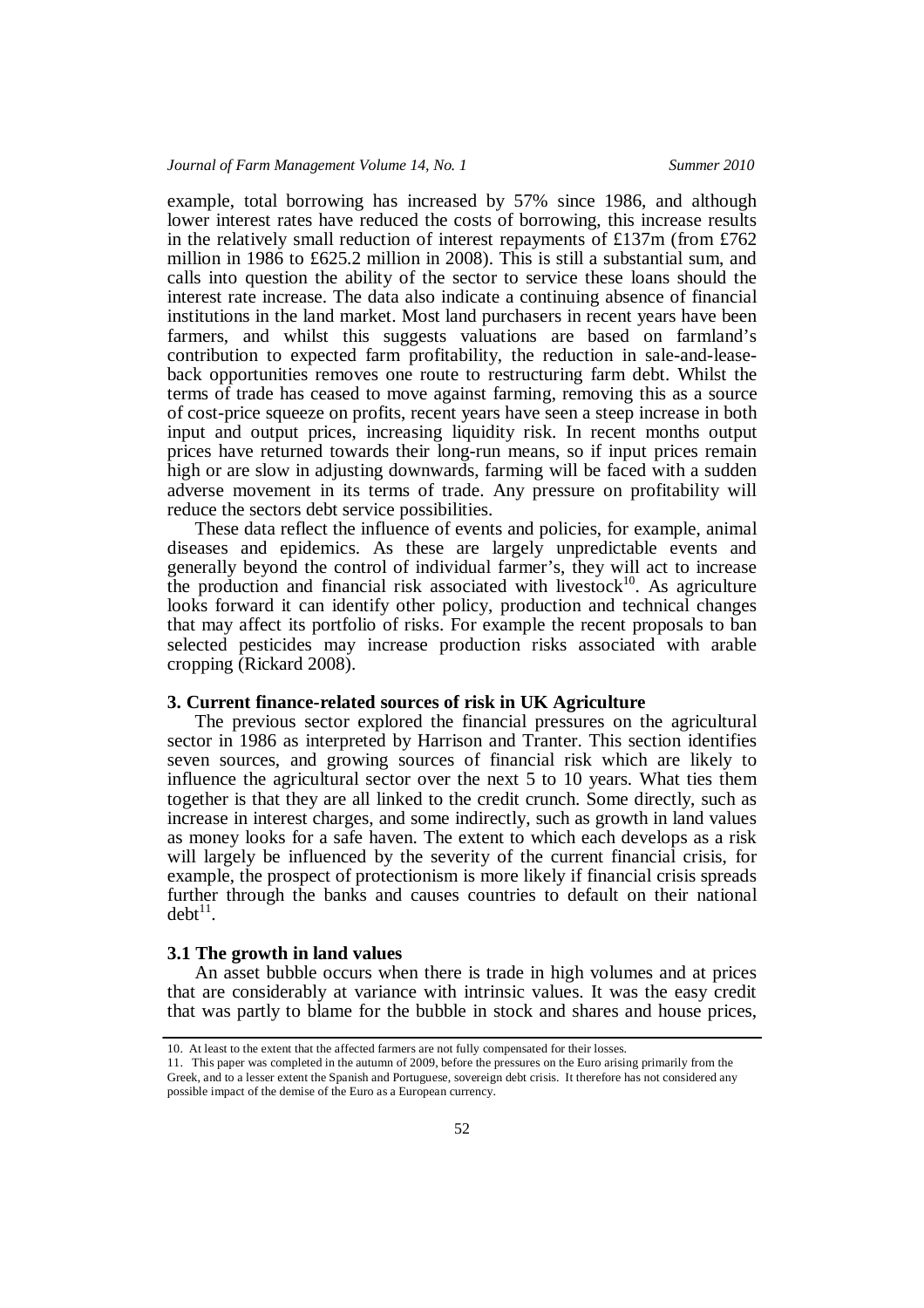and there must be a danger that the years of easy access to cheap loans have generated a bubble in the farmland market even if the recent preponderance of farmer purchasers suggest that farmland is valued according to profit expectations based on buoyant commodity prices.

Figure 6 shows recent cycles in farmland value, measured as annual change in real farmland prices  $(f/ha)$ , and the annual change in real Total Income from Farming (TIFF), measured in  $E$  billions. As the majority of farmland purchasers are working farmers, farmland's intrinsic value is best calculated as the present value of the expected future profitability of farming<sup>1</sup> Figure 6 shows four periods of growth in land price, 1971-3, 1977-9; 1988 and 1994-7, each followed by years of negative growth as the markets readjusted their expectation. The growth in farmland prices between 1993 and 1997 followed several years of high TIFF, the readjustment in 1998 follows a substantial drop in TIFF, evidence of the linkage between farmland prices and farming profitability, which suggests the growth in the preceding years was based on agricultural profitability, and so do not represent asset price bubbles.

The recent increase in land values between 2003 and 2007 also followed several years of increased TIFF, with the slower growth in 2006 reflecting reduced growth of farming profitability. This provides additional evidence that



*Figure 6. The annual percentage change in real farmland price and Total Income from Farming.*

 $-\Box$  Annual change in real land prices (i.e. adjusted for inflation)

-  $\rightarrow$  - Annual change in real Total Income from Farming (i.e. adjusted for inflation)

(Sources: Table 4.3 Agricultural Land Prices, Agriculture in the UK and Chart 2.1 Long-term trends in farming income in real terms (at 2008 prices); United Kingdom (various, DEFRA 2009b)).

<sup>12.</sup> Traditionally the intrinsic value of land has been considered the expected agricultural net rent. But this is related to the profitability of farming through time lags dictated by agricultural tenancy legislation. As most land is purchased by owner-occupiers, its net value to the farmer is directly related to the expected increase in profitability to the purchaser. So Total Income from Farming (TIFF) is a suitable measure of its expected intrinsic value to the sector.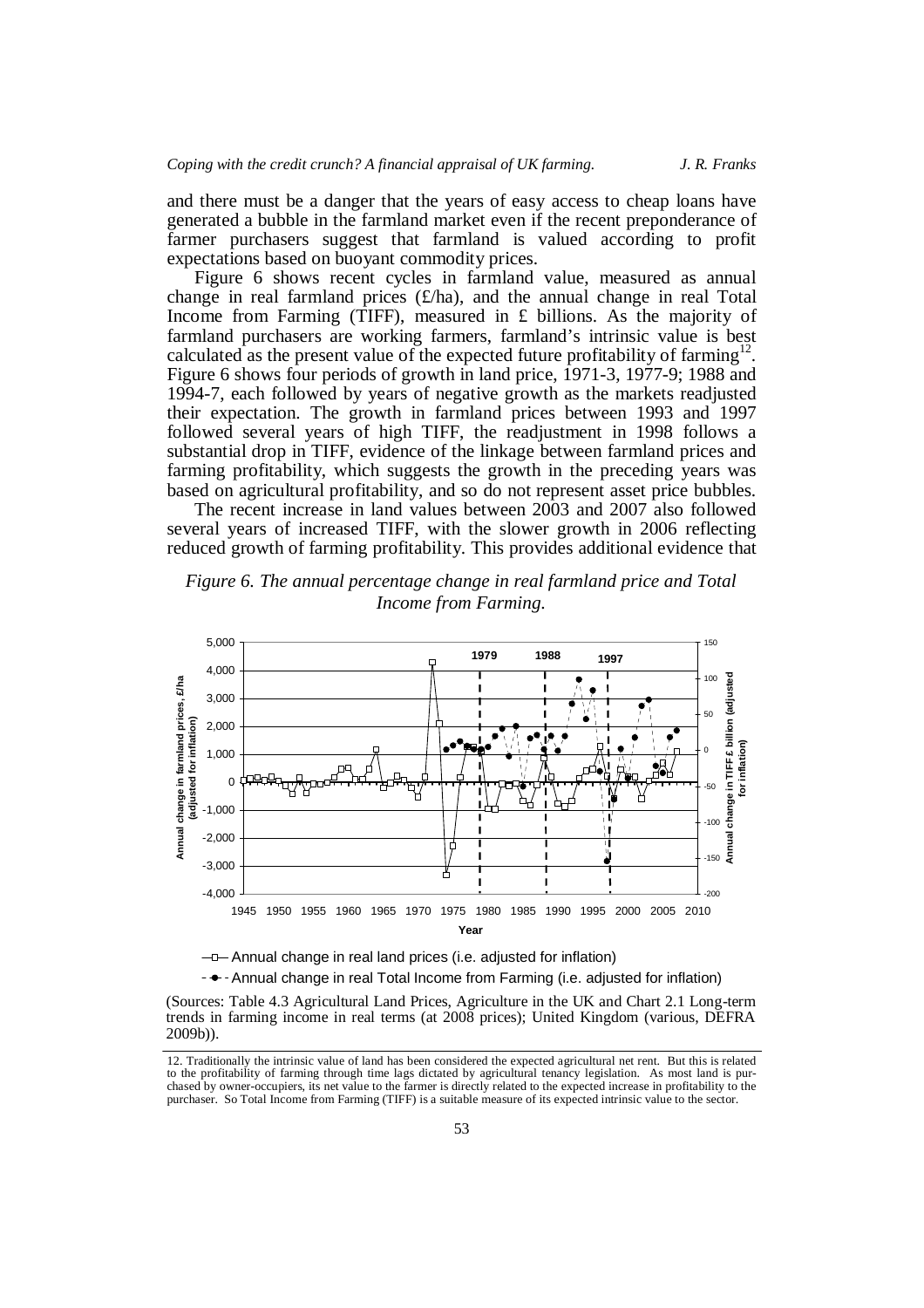farmland values over this period have remained linked to farmers' expectations of the profitability of farming. Therefore, any future fall in TIFF would most likely be reflected in a reduced rate of growth, or fall in farmland values.

However, a recent analysis of commodity markets (UNCTAD 2009: p 53- 84) suggests the extreme scale of recent changes in primary commodity prices (the price boom between 2002 and mid 2008 was followed by a decline across all major categories of commodities) was largely driven by a major new element in commodity trading over the past few years, namely financial investors treating commodities as an asset class. The speculative activities of financial investors that are active in both financial and commodity markets appear to have influenced price movements to higher or lower levels that those dictated by market fundamentals<sup>13</sup>. If this is the case, then whilst farmland values may be based on expectations of the profitability of farming, because these expectations are in turn based upon a bubble in commodity prices, farmland may be overvalued. It is difficulties such as these that make differentiating between an asset bubble, a bull market and a boom difficult and often conclusive identification is only possible in retrospect when a sudden drop in prices appears and the market crashes, and the more speculative gains are quickly wiped out.

# **3.2 Payback (profitability, cash flow and interest charges).**

The importance of the debt-to-asset ratio (Figure 2) is clear as it is used in the context of evaluating insolvency. However, Penson (1987), analysing US agriculture, noted that farmers' ability to service their farm debt was deteriorating long before the debt-to-asset ratio began to rise in the 1980s. He concluded that when used by itself this ratio is a "poor indicator of farm cash flow problems before they become insolvency problems" (p 15). He suggests three ratios to use to predict exposure to increased leverage;

- Times Interest Earned ratio (TIE), dividing total earnings before interest and tax (TIFF plus net interest plus rent paid) by total (net) interest payments;
- Financial Leverage Index (FLI), dividing the rate of return (TIFF as a measure of return) on equity capital (sector net worth) by the rate of return on total capital; and
- Debt Burden Ratio (DBR), dividing net cash farm income by total farm debt.

These indices are shown for UK agriculture from 1973 to 2007 in Figure 7. The TIE ratio has fallen from nearly 8 (in 2003) to less than 5 (2007) which shows that interest payments have risen as a proportion of farm sector profit.

<sup>13.</sup> "The fact that these market participants do not trade on the basis of fundamental supply and demand relationships, and that they hold, on average, very large positions in commodity markets, implies that they can exert considerable influence on commodity price developments" (UNCTAD 2009: p 54).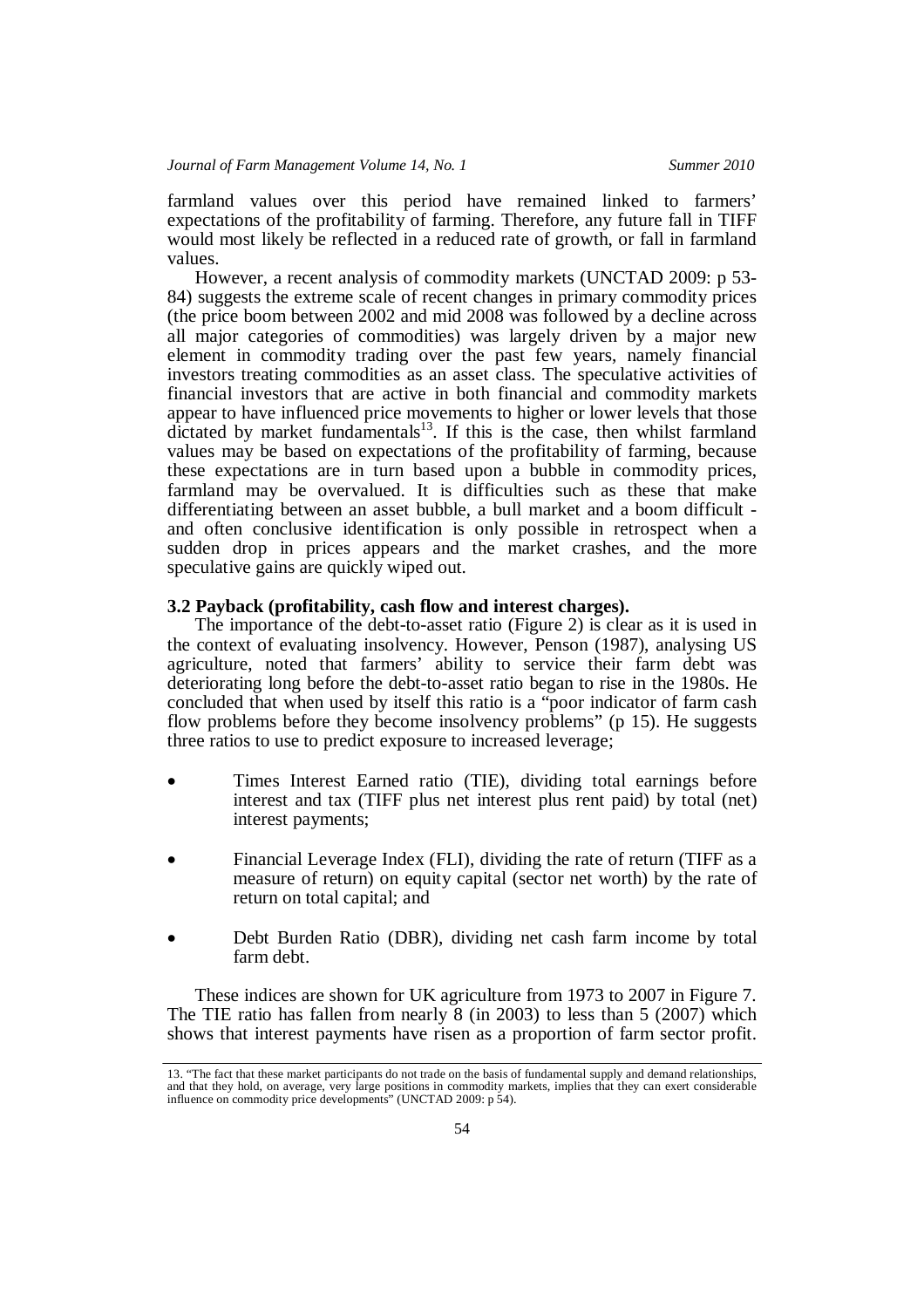There has also been a fall in the FLI since the mid 1990s, showing that returns to agricultural assets have fallen in comparison with the costs of borrowing. DBR has also fallen in most years since 2001 (though the 2005 value is an anomaly due to the delay making the first Single Payment Scheme payment), showing the reduced ability of the sector to service its interest payments.

Whilst UK agriculture has substantial equity, the three debt-service ratios in Figure 9 indicate an increasing weakness in its ability to service borrowing from farm profits and cash flow. Though the current Bank of England interest rate is low, these rates have not been entirely passed on to commercial loans as banks seek to recapitalise their balance sheets. These indices therefore, suggest reasons for concern if pay-back becomes even more problematic and for DBR and FLI at least, approach long-term lows. In the event that banks call in more of their short-term loans or interest rates rise (to help the recapitalisation process or to reduce expectations of inflation), farmers may need to sell assets to repay loans and principal, which would most likely reduce the growth in farmland prices.



*Figure 7. Trends in leverage and other financial ratios.*

(Source: calculated from various tables reported in Agriculture in the UK (DEFRA 2009b)).

 $-\Delta$  - Debt Burden Ratio

**3.3 Agriculture sector policy risk.** Policy affects production and changes in policy have helped empty cereal, butter and skimmed milk intervention stores, as the intervention price was reduced when the Single Payment Scheme (SPS) was introduced. Figure 8 shows the evolution in the dependency of the agriculture sector on government support payments. The substantial decrease in proportion of agricultural commodities and increase in the proportion of subsidy payments after 1992 is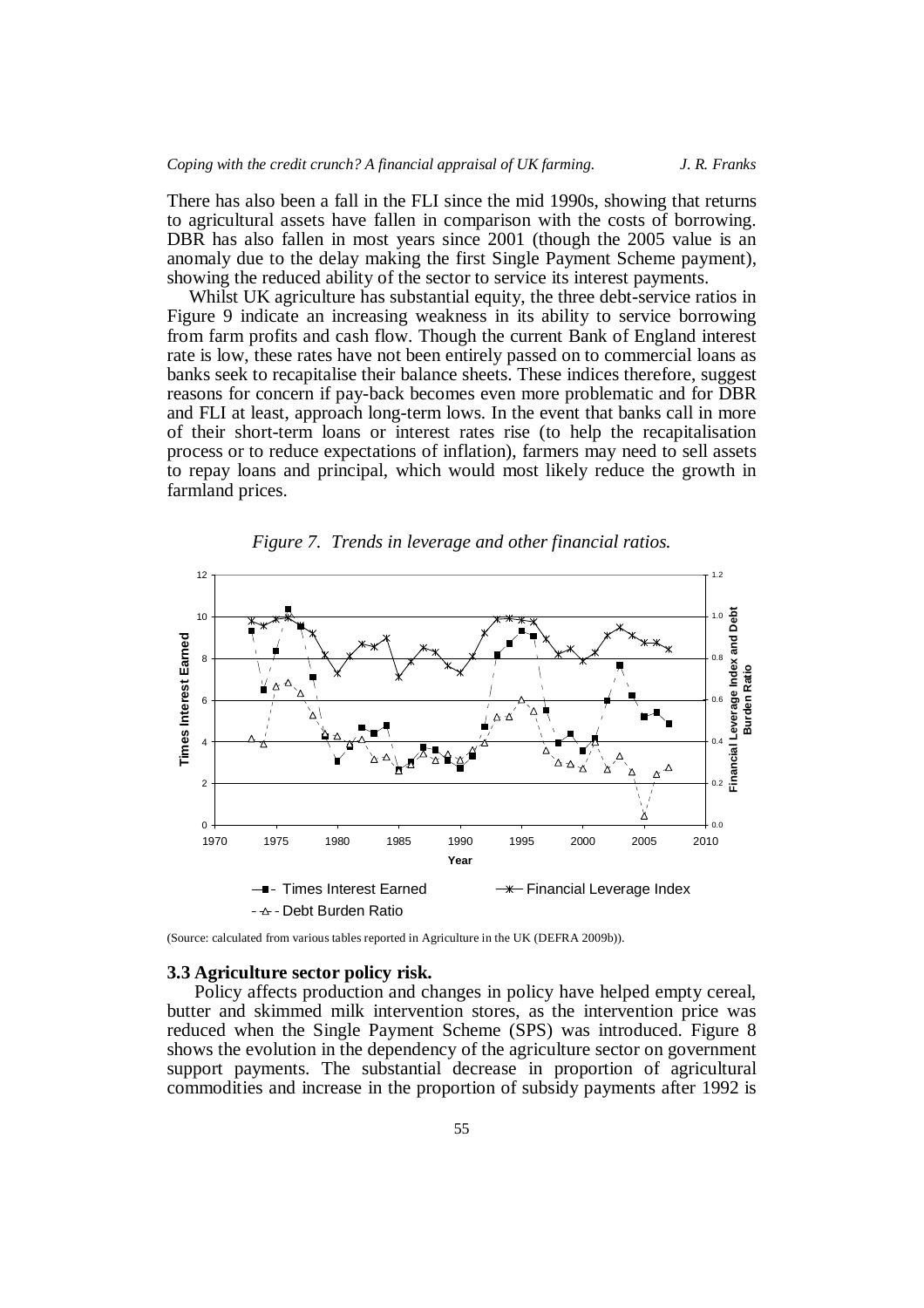explained by MacSharry's reforms, and the shift in 1996 by the BSE crisis. In 2005, the switch to decoupled support payments (the Fischler reforms) moved the bulk of this support into transparent SPS payments (Franks 2006). In 1986 direct support payments represented only some 4% of the total value of farm produce, by 2007-8 it was in excess of 15% (down from its peak of 21% in 2005) (own calculations from Table 10.3 (Costs and volumes of labour engaged in agricultural work (a)); United Kingdom (DEFRA 2009b)). The recent fall is largely a result of the global commodity price boom, and the proportion of support payments to total output is likely to increase when market prices return to their pre-boom long-run average.

*Figure 8. Total subsidies paid to agriculture as a percentage of value of agricultural output (at market prices). (Total subsidies (less taxes) on product are payments linked to the production of agricultural products. "Other subsidies on production" include payments not linked to production from which agricultural producers can benefit as a consequence of engaging in agricultural activities e.g. Single Payment Scheme, agri-environment schemes).*



(Source: Table 9.3 Aggregate balance sheets for agriculture; (United Kingdom) Agriculture in the UK (DEFRA 2009b)).

The SPS in England sets out future support payments, in Euros, up to 2012. This helps cash flow planning and so reduces financial risk, but there has been an increasing dependency on government subsidies since 1986, and the SPS has, importantly, also introduced a new type of risk to agriculture; because of their transparency, payments made to each farm business can be identified and recorded separately (FarmSubsidy.org 2009). This allows policy makers not only to question the notion that all farm businesses require support, but makes action to, for example, cap the payments made to individual farms,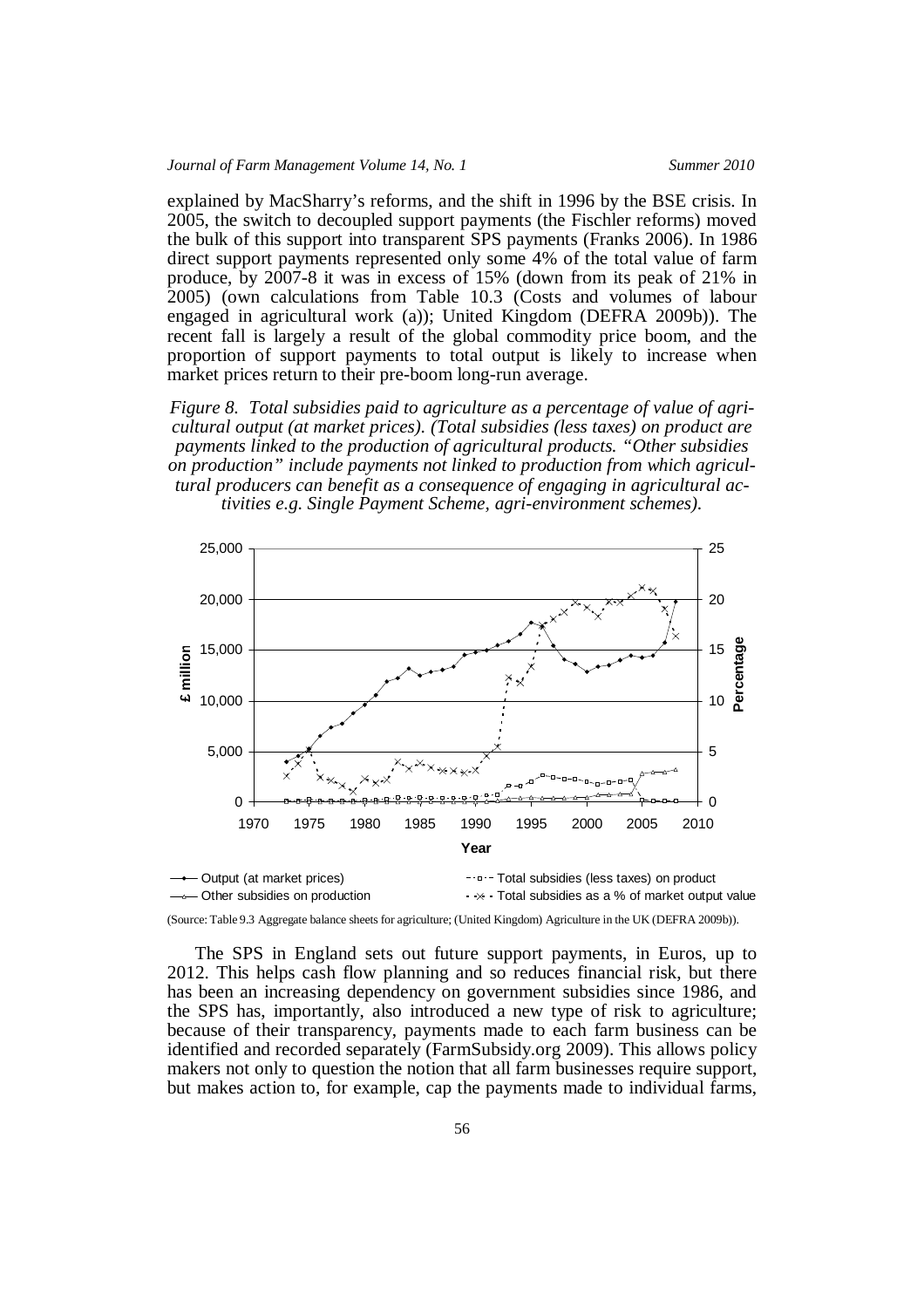administratively possible. Moreover, the recent switch in DEFRA's preferred measure of on-farm profitability, from Net Farm Income to Farm Business Income, also makes targeting agricultural support payments to households with agricultural incomes below some agreed level easier (Franks 2009a).

# **3.4 Exposure to exchange rate risk.** 14

SPS payments and commodity intervention support prices are set in Euros (before  $1<sup>st</sup>$  Jan 1999 in ECUs), so payments in sterling have depended partly on the exchange rate, and partly on agricultural policies, such as agri-monetary compensation, modulation and financial discipline. Figure 9 shows the trends in sterling exchange rate against the Euro and US dollar. After several years of largely stable and slightly rising exchange rates, sterling steadily depreciated against the Euro for two years from mid 2007, thus increasing the value of SPS payments - a 5% shift in the £/Euro is reckoned to change UK total income from farming by £0.3 billion or 15% (Working Group on Risk Management 2003: p 4). However, the recovery in early 2009 suggests at least a temporary end to this windfall benefit. Figure 10 illustrates the impact of variations in exchange rates. It shows the difference in direct payments payable to UK farmers given the strongest and weakest sterling:Euro exchange rate between 1995 and 2008 to be  $23.25$  p/Euro<sup>15</sup>.

#### **3.5 Counterparty risk.**

A key reason why liquidity dried up shortly after Lehman Brothers was allowed to go bankrupt in September 2008 was that banks did not know how solvent their customers (which included other banks) were. This risk, which is termed counterparty risk, refers to the danger that the other party in a financial transaction may go bust.

And this was one reason that banks rationed credit to businesses and indeed to one another. By calling in debts and reducing overdraft facilities, banks both reduced their counterparty risk and started to recapitalise their balance sheets. The extent to which this has happened to UK farm businesses is not known, but the increase in lending suggests that the sector as a whole has not been subject to credit rationing. However, farm businesses, like all businesses, face increased counterparty risk, and therefore do need to tighten their credit control and review trading arrangements. The example of the withdrawal of bank funding for the failed farmer owned dairy co-operative, Dairy Farmers of Britain which went bankrupt on 3 June 2009 owing their farmer members an estimated £92 million (DIN 2009: p 9), shows the

15. The actual payments received depend on other factors, such as agri-monetary compensation and modulation, which introduces an element of sector specific policy risk alongside exchange rate risk.

<sup>14.</sup> Exchange rate risk was not identified by Harrison and Tranter as a growing source of risk to UK agriculture. In the mid 1980s the agri-monetary system set the sterling value of European commodity support prices, which at that time were denominated in European Units of Account. The mechanism for setting the green rate changed between 1973 and 1992, in 1986 the green rate was the central market rate times the switchover coefficient. The switchover coefficient changed whenever the spread in monetary compensatory amounts (MCAs) between the strongest and weakest member state's currency exceeded 5 points. The overall effect of this complicated mechanism was to insulate UK agriculture from adverse exchange rate movements in sterling, and to allow it to benefit from revaluations in other member state currencies. The reduction in commodity support prices, and the complete removal of the agrimonetary system, means that UK farming is now more exposed to variations in exchange rates than in 1986 (Ritson and Swinbank 1997).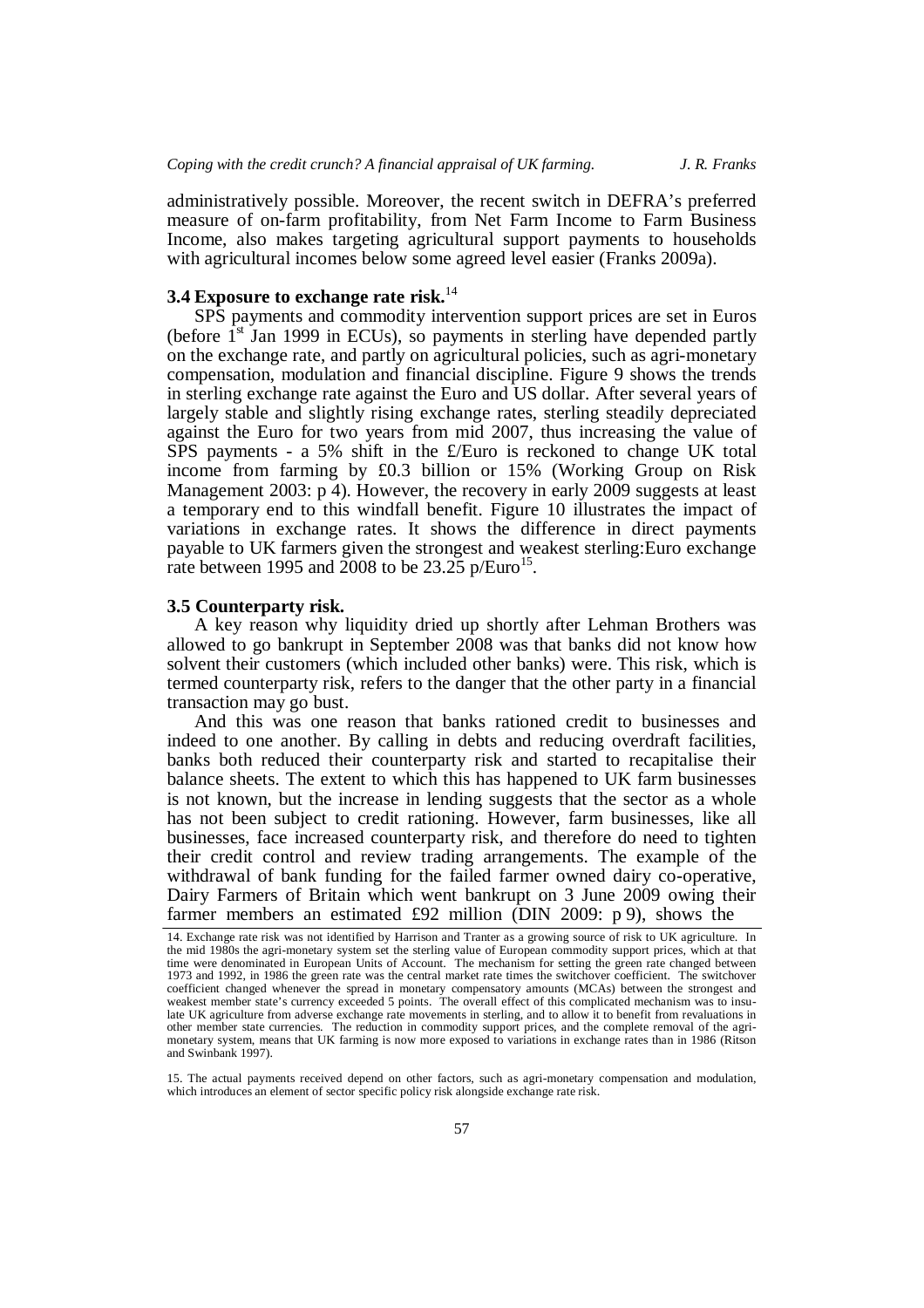

*Figure 9. Exposure to macro-economic policy: exchange rate risk (Euro/£)*

(Source: Exchange rates taken from Bank of England website (Bank of England 2009)).

*Figure 10. Annual exchange rate used to convert arable area payments and single payment scheme payments from ECU/Euros to sterling (1995-2008: values for 1999, 2001, and between 2005 and 2008 estimated).*



 $\div$   $\div$  £/(ecu or Euro) —— Highest exchange rate  $\neg$  Lowest exchange rate

(Source: own calculation).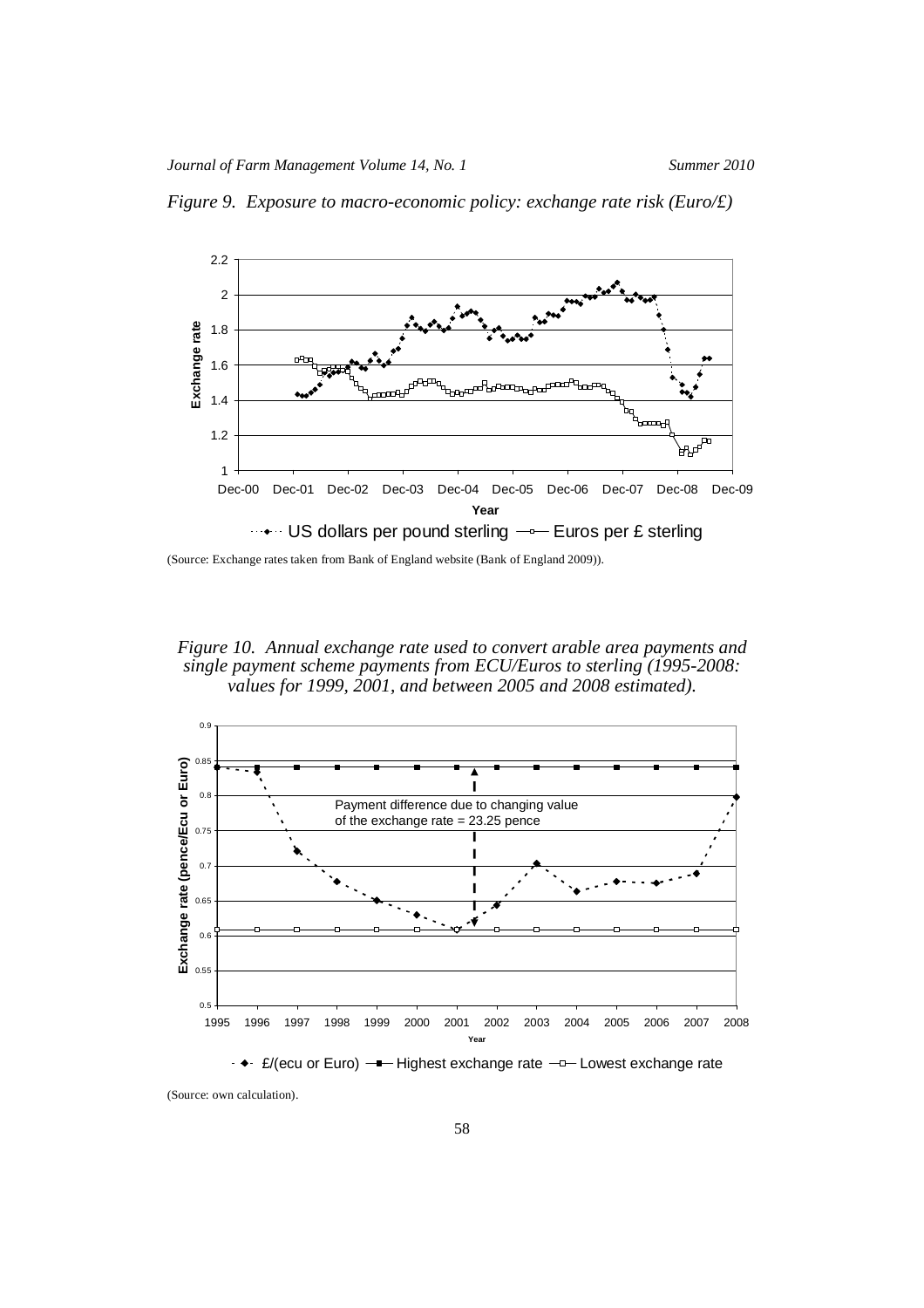potential losses that can arise from counterparty risk (Pricewaterhouse Coopers 2009).

#### **3.6.1 Economic recession: impacts on farm diversification activities.**

Harrison and Tranter (1989: p 22) acknowledged the importance of the increase in income arising from on-farm diversification activities, but lacked information to allow them to assess the risk associated with this trend. But a report on diversification which surveyed 10,000 holdings in England and Wales was published in the same year as the Harrison and Tranter report, by McInerney and Turner (1989). They found that "over 40% had at least one non -farming enterprise, with an estimated one third of all holdings in the UK having diversified in some way" (p i). The general scale of operation was described as "fairly low", with "nearly two thirds of enterprises producing less than £5,000 output and one quarter less than £1,000". A key driver of diversification was found to be insecure farm incomes, "as incomes from farming have seemed less secure many operators of agricultural holdings have been looking to see whether any of the [diversified enterprises] were relevant to their businesses. As a result there has been a noticeable expansion in farm diversification in Britain in the last decade" (McInerney and Turner 1989:p 58). A later study undertaken by Centre of Rural Research (CRR 2003: p 155) arrived at a similar conclusion, whilst noting that the scale and extent of these activities had grown, as agriculture continued to adjust to new opportunities afforded by the developing rural economy. That study concluded that 58% of holdings engaged in some form of diversified activity.

Definitions of farm diversification have changed over time (Ilbery *et al.* 2006; Caron and Cairol 2008), so have sampling frameworks and survey methods, so comparisons between studies are not strictly valid. However, DEFRA has produced a consistently defined time series of diversified activities based on the Farm Business Survey (DEFRA Various)<sup>16</sup> which reported that 51% of farm businesses<sup>17</sup> had some form of diversified activity in  $2007/08$ , a similar percentage to that reported each year since  $2003/04$ . In 2007/08 this activity generated some £400 million of income, 15% of farm aggregate income in that year.<sup>18</sup>

This level of resource deployment out of the farming sector directly exposes agriculture to new risks. The majority of this income was generated through letting buildings for non-farm use (39%), other important activities include processing/retailing of farm produce (7%), sport and recreation (8%), and tourism (3%). Activities such as these have high income elasticity of

<sup>16..</sup> The definition used by DEFRA, unlike that used by McInerney and Turner, excludes the provision of agricultural services as a diversification activity.

<sup>17.</sup> Larger than one half of a Standard Labour Requirement, the size that indicates a full-time or part-time farm business. The Standard Labour Requirement (SLR) for a farm business represents the labour requirement (in full-time equivalents) for all the agricultural activities on the farm, based on standard coefficients for each commodity on the farm. The SLR is representative of labour requirement under typical conditions for enterprises of average size and performance, it may be different from actual labour use on a farm (DEFRA 2010).

<sup>18.</sup> But there is a wide variation between farms: for 36% of businesses with diversified activities, diversified income accounted for a quarter or more of the total farm income, and for 22% of businesses, the estimated income from diversification exceeded the income from the rest of the farm business (DEFRA 2009c: p 6). Other studies have shown the importance of diversified income to different farming sectors (Franks 2009b)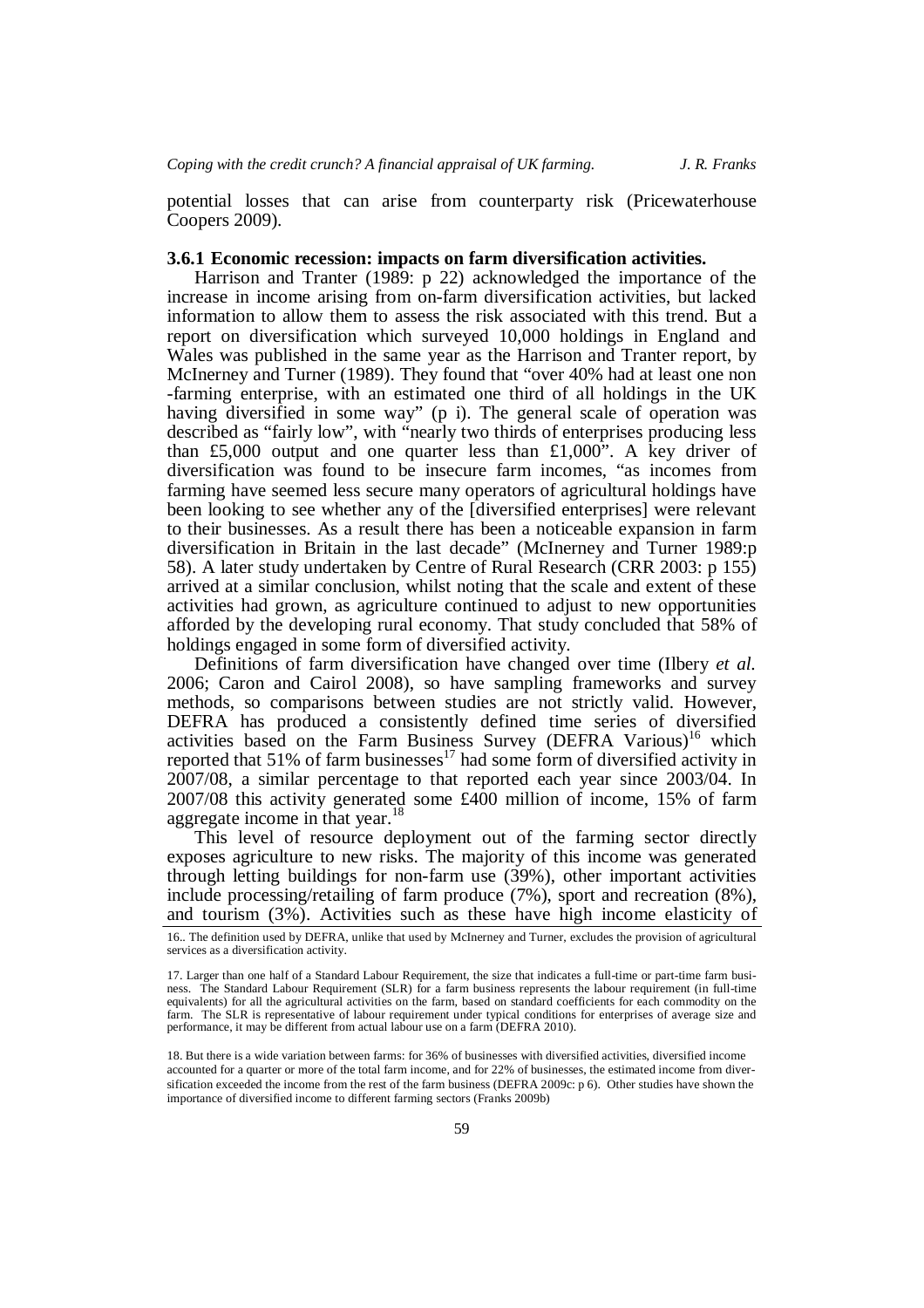demand, and this makes them exposed to any economic downturn. Moreover, not all diversification activities are successful, they involve financial risk as investments are made into new uncertain markets, introducing new risks.

**3.6.2 Economic recession: impact on off-farm income.** Consistent data is now becoming available about farmer and spouse offfarm employment. In 2003/04 about 24% of farmers (or their spouse's) in England earned off-farm income of, on average, £14,200 (compared to the average income from farming of £17,200). The proportion had increased to 32% in 2007/08 (DEFRA 2009c). With data on diversification activities and off-farm income becoming available it has now become possible to research (i) the impact of the wider economy on diversified and off-farm income, (ii) the degree of risk-balancing undertaken by farmers, that is the extent to which lower risk from a more reliable income streams permit more risk taking in other income-earning enterprises, and (iii) the fungibility<sup>19</sup> of different sources of farm household income.

### **3.7 Future threats: protectionism.**

In the immediate aftermath of September 2008 financial crisis, G20 leaders met in Washington and pledged that they would not lead the world into a new era of protectionism. However, the full impact of the many and varied government responses, many of which have been unconventional, are not known, and unemployment is likely to continue to rise, and politicians find pressure to protect jobs difficult to resist. A report produced by Global Trade Alert (Evenett 2009) believes it likely some of these measures will either intentionally or unintentionally discriminate against trade partners: their investigation of 172 state initiatives introduced by G20 nations since June 2009 found that "121 were found to tilt the playing-field against foreign commercial interests. Only 23 of the 121 discriminatory measures related to the imposition of duties following anti-dumping actions, countervailing duties, and safeguards investigations, implying that resort to other means to close borders has been widespread. These findings imply that, on average, a G20 member has broken the no-protectionism pledge every three days" (Evenett 2009: p 3). The research found that a large majority of these discriminatory measures are in smokestack (low productivity manufacturing), declining industries and in agriculture (Evenett 2009: p 18 and their Table 2.8 (p 24)).

The effect of a raft of protectionist measures is difficult to estimate. Doubtless an increase in protectionism would benefit some farmers and disadvantage others. But any overall benefit would likely be short-lived as relative prices adjusted to the new trading environment. As a high proportion of farm inputs are imported, (perhaps a more important indicator than the value of inputs purchased from the rest of the economy), retaliatory tariffs and duties are likely to increase costs. The timing and overall impact are difficult to assess but protectionism is identified with the worsening of the Great Depression in the 1930s, a period that saw many bankruptcies in farm

<sup>19.</sup> *fungible:* equivalent and interchangeable, so that a pound income from one source is the same and equivalent to a pound's income from another source *(Ed.)*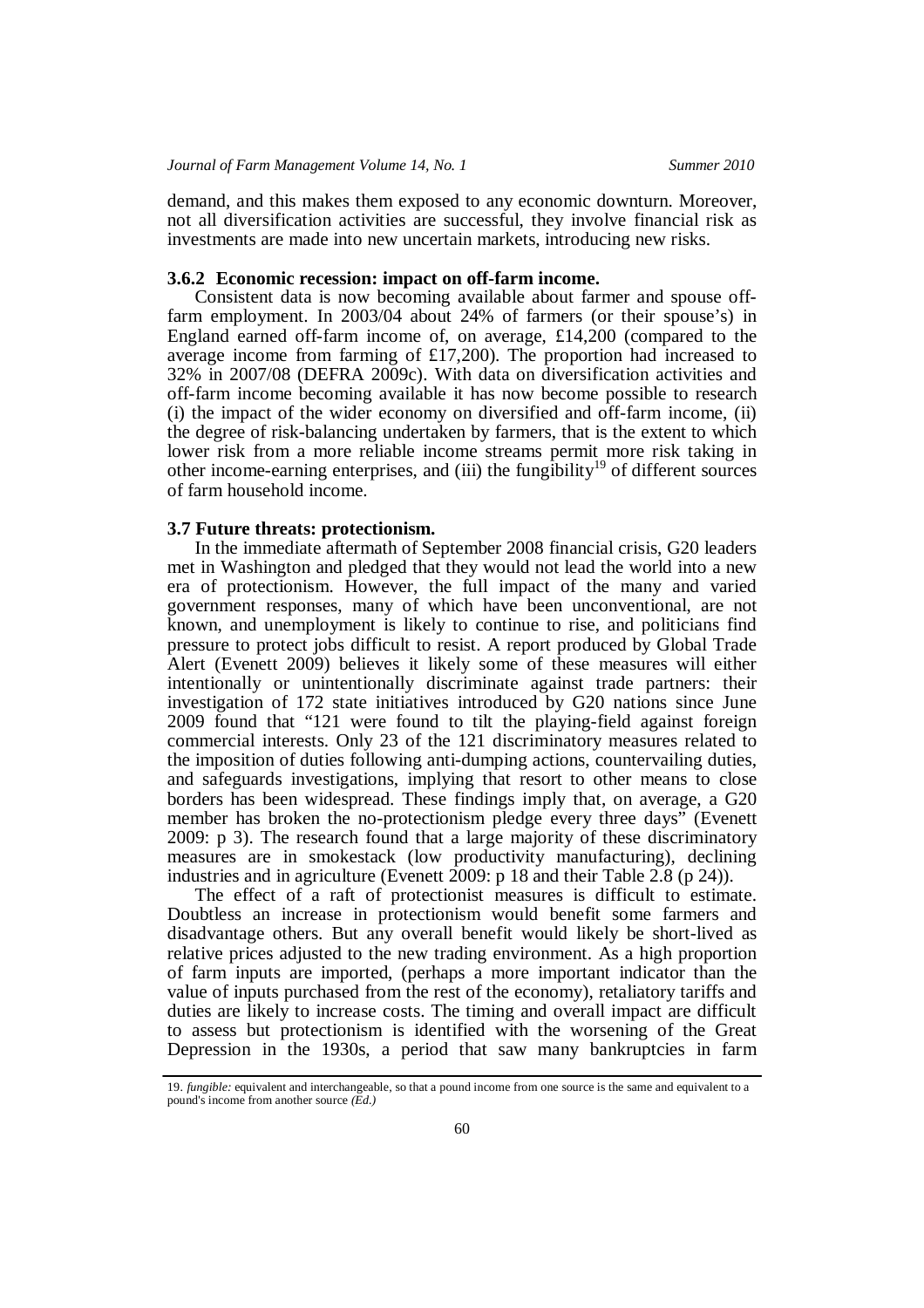businesses in the UK.

# **3.8 Seven growing sources of risk to UK farming: some implications.**

Seven growing sources of risk to UK farming have been identified as:

- The rapid growth in farmland values, following the boom in commodity prices, given the evidence that commodity prices are influenced by trader holding commodities as assets, rather than trading on their underlying supply and demand relationships. If this is so, then it is likely farmland is currently over-valued.
- Measures of payback have moved against the sector, as profitability and cash flow fail to grow at the same rate as interest payments.
- Agriculture's increasing dependency on government subsidies which have at the same time become more transparent, making targeting payments for social rather than agricultural-specific reasons easier.
- Exchange rate risk.
- Counterparty risk.
- $\bullet$
- Impact of recession on;
- (i) incomes from diversification activities that have high income elasticities of demand and (ii) off-farm employment may reduce as unemployment continues to increase.
- Threats of increased protectionism.

These growing sources of risk mean that farmers need to (i) get the big decisions right and (ii) have sufficient short-term flexibility to cope with different circumstances. Getting the big decisions right (e.g. land purchase, machinery investment) is critical (Pannel *et al.* 2000; Just 2003) is an area that receives less attention than it should. Pannel *et al.* (2000) cite papers to support the statement that the farmers "most likely to be under acute financial strain at any time are those who brought land or machinery at the wrong time or at the wrong price or who made significant and incorrect major adjustments to their farm operations" (p. 72).

Short-term adjustment to farm management can make the most substantial impact to farm profitability because tactical adjustment are generally observed in extreme years, good and bad when optimal management practices may be very different to most years. Due to the impact on increasing profit at a time when other farmers are reporting lower profits, this has important consequences for farm growth and development. However, retaining options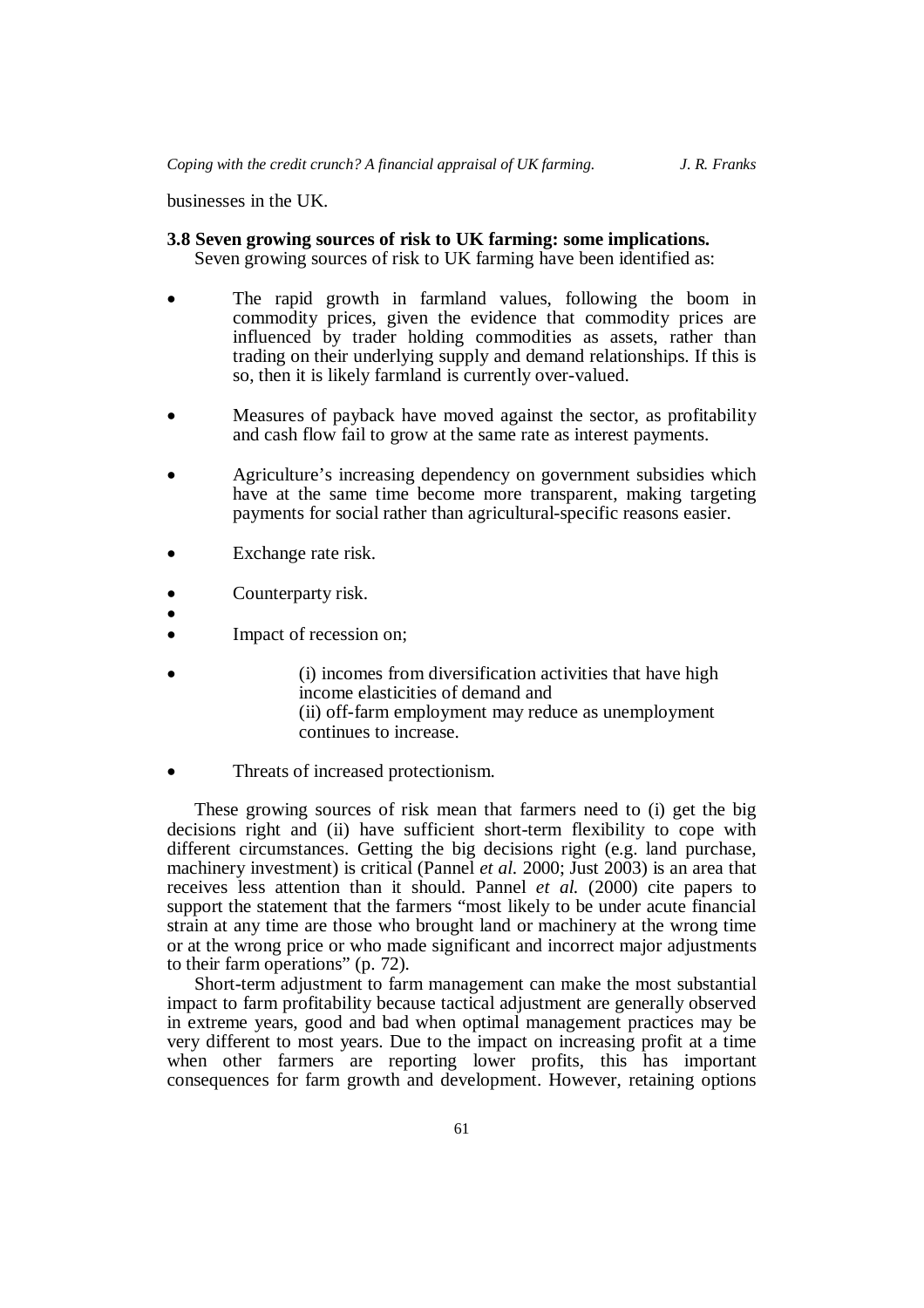means keeping surplus capacity, for example, a wider range of cultivation equipment, which increases farm costs, so identifying the optimum surplus capacity becomes a balance between certain costs and unknown benefits.

This analysis has shown agriculture's conservative attitude to credit, and for this reason it is more likely to be less affected by the credit crunch than other sectors. But does the strength of the sector make agriculture a target for a combination of increased taxation or reduced support payments as government attempts to reduce its budgetary deficit and public sector debt? This is the eight credit crunch related risk, that agriculture could be targeted through loss of preferential tax status, for example the loss of preferential tax rate on red diesel, or the withdrawal of the zero rating of Value Added Tax (VAT) on food, or the introduction of new taxes, such as a farmland property tax. Removal of zero rate on food might raise £11.95 billion (Adam and Browne 2009). A farmland property tax could be introduced along the lines applied in the USA, where farmland is valued on its agricultural use value which is multiplied by a combined county and state property tax rate to raises some \$4.9 billion annually (USDA ERS 2009). This might have the additional appeal of expanding the local tax base and so supplement the council tax, the only significant local tax left in the UK (Adam and Browne 2009).

#### **4 Conclusions**

Many of the financial trends Harrison and Tranter's identified as growing sources of risk continued to deteriorate into the early 1990s before farmers put into operation the processes of adjustment – leading to the shedding of costs and control of debt. Some farmers, principally the heavily indebted, were forced out as part of this readjustment, as shown by the level of insolvencies in the agricultural sector which reached 500 in 1992, an all time sector high. It is salutary to be reminded of this history as the UK economy enters the third year of the credit crunch and the second year of a recession. But unlike the late 1980s and early 1990s, the agricultural sector in 2007 looks well placed, and certainly better placed than if a similar assessment had been done in for the years leading up to 2004. It has particularly benefited from two years of high commodity prices, which reversed the adverse long-term movement in product prices relative to factor prices, and from a devalued pound. Farmers have used this period of relative prosperity to replace worn-out equipment and to replace short-term bank overdrafts with more secure longer-term loans.

Despite increased borrowings, leverage has fallen below 6% and net equity increased to £178.9 billion (in 2008). Farm asset values have remained buoyant notwithstanding the slump in the housing property market, principally because of a 59% increase in the price of farmland in the 5 years between 2002 and 2007, and prices have continued to rise through to the first half of 2009. But one consequence of the increase in debt and reduced cash flow leading up to 2007 is a reduction in the Debt Burden Ratio and gradual increases to interest rates, from 5.6 in 2003 to 7.6 in 2007 have caused the Financial Leverage Index to fall. Though they are perhaps indicators of trouble ahead, neither DBR nor FLI is out-of-line with historic trends. The increase in interest payments, of 46.4% between 2003 and 2008, has caused the Times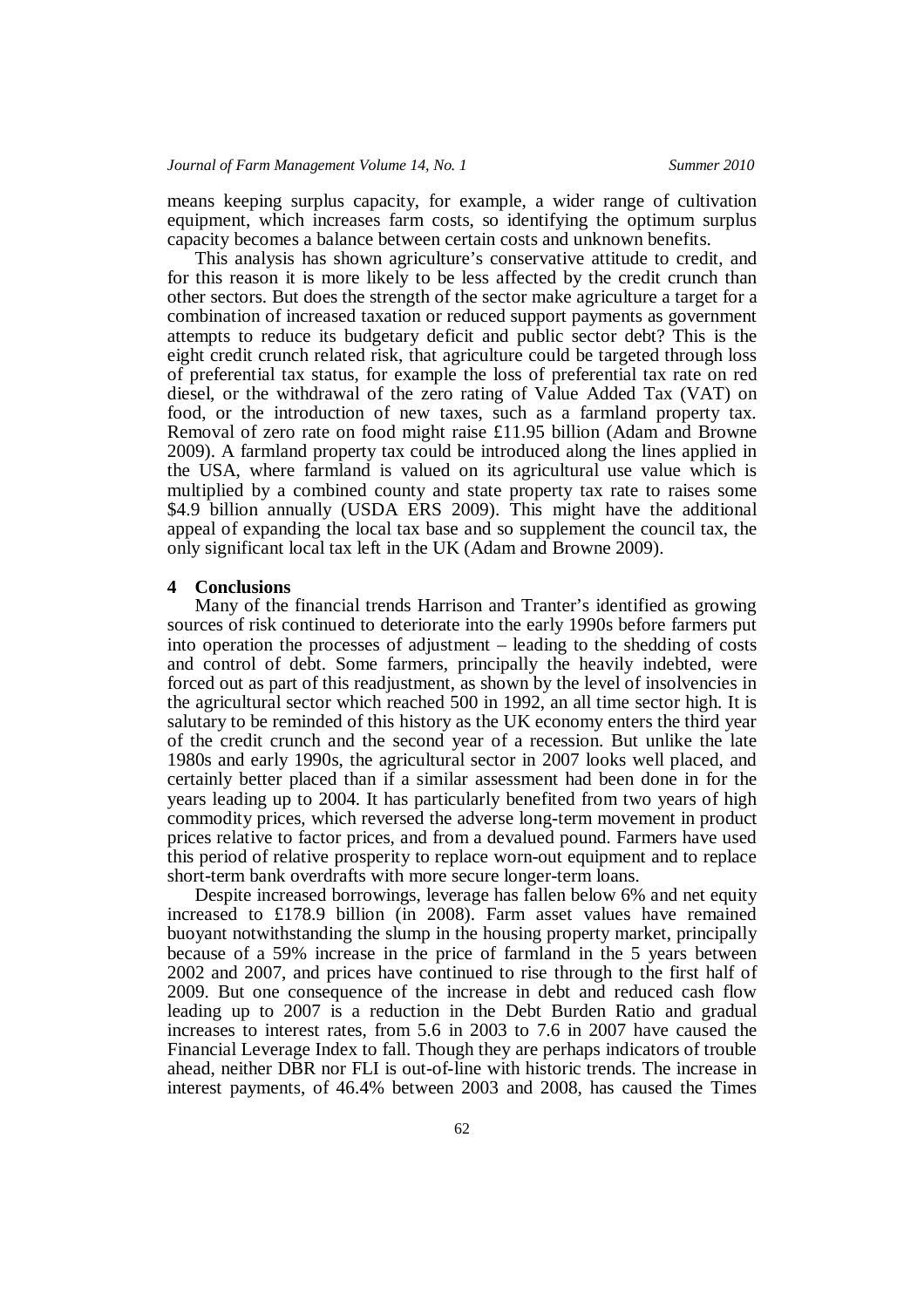Interest Earned ratio to fall to the lower end of its long-term trend, which indicates some cause for concern as commercial interest rates can be expected to remain high into the foreseeable future. And the credit crunch is a source of further concern in the form of counterparty risk, as poorly financially structured businesses struggle and banks foreclose, forcing bankruptcy and insolvency. The example of Dairy Farmers of Britain, whose bankruptcy appears to have cost dairy farmer members some £92 million is a poignant lesson as total insolvencies in England and Wales exceeded 120,000 in 2006 and 2007, years prior to the seizing up of liquidity in September 2008 and subsequent economic downturn.

Another potential risk is posed by the cumulative effect of changes to agricultural support mechanisms, particularly the increase in transparency of payments. The cumulative effect of regular, largely piecemeal and incremental reforms introduced since 1986 have been to radically change support payments and mechanisms, and this has affected the risks involved in farming. Decoupling support from commodities and coupling it to the area farmed reduces exposure of total revenues to price and yield risk. However these benefits are off-set to some extent by (i) a reduction in commodity price support which increases output price risk, (ii) the increased difficulties of predicting future prices and profitability now markets are increasingly globalised and currently attracting interest from financial investors, (iii) exchange rate risk as only the Euro level of Single Payments made to each farm are known up to 2012, and (iv) that Single Payments are subject to reduction at short notice, through modulation and possibly in the future financial discipline. Therefore, the evidence relating to the net effect of decoupling subsidies from production on risk is not clear cut.

Above all, UK agriculture is now exposed to global price movements. And the globalisation of the financial markets has exposed farming to the financial implications of the large public sector debt. Relatively strong sectors, such as agriculture, which have transparent support mechanisms, risk being easy targets for a combination of cuts to public sector payments, loss of tax benefits and higher taxes. In 2009, trends in global financial and commodity markets together with the UK's fiscal policy and macro-economic management as it seeks to repay debts and balance the annual deficit, have become the most important sources of risk to UK agriculture.

## **About the author**

Jeremy Franks (j.r.franks@newcastle.ac.uk) is a Senior Lecturer in the School of Agriculture, Food and Rural Affairs at Newcastle University. This paper on financial structure is one he has wanted to write for many years and it reflects a return to the area he studied whilst working towards a PhD at Manchester University. But he has a wide range of research interests which include enterprise and business appraisal, including all aspects of milk production and marketing, agri-environment policy, and the development of farm businesses within the rural economy.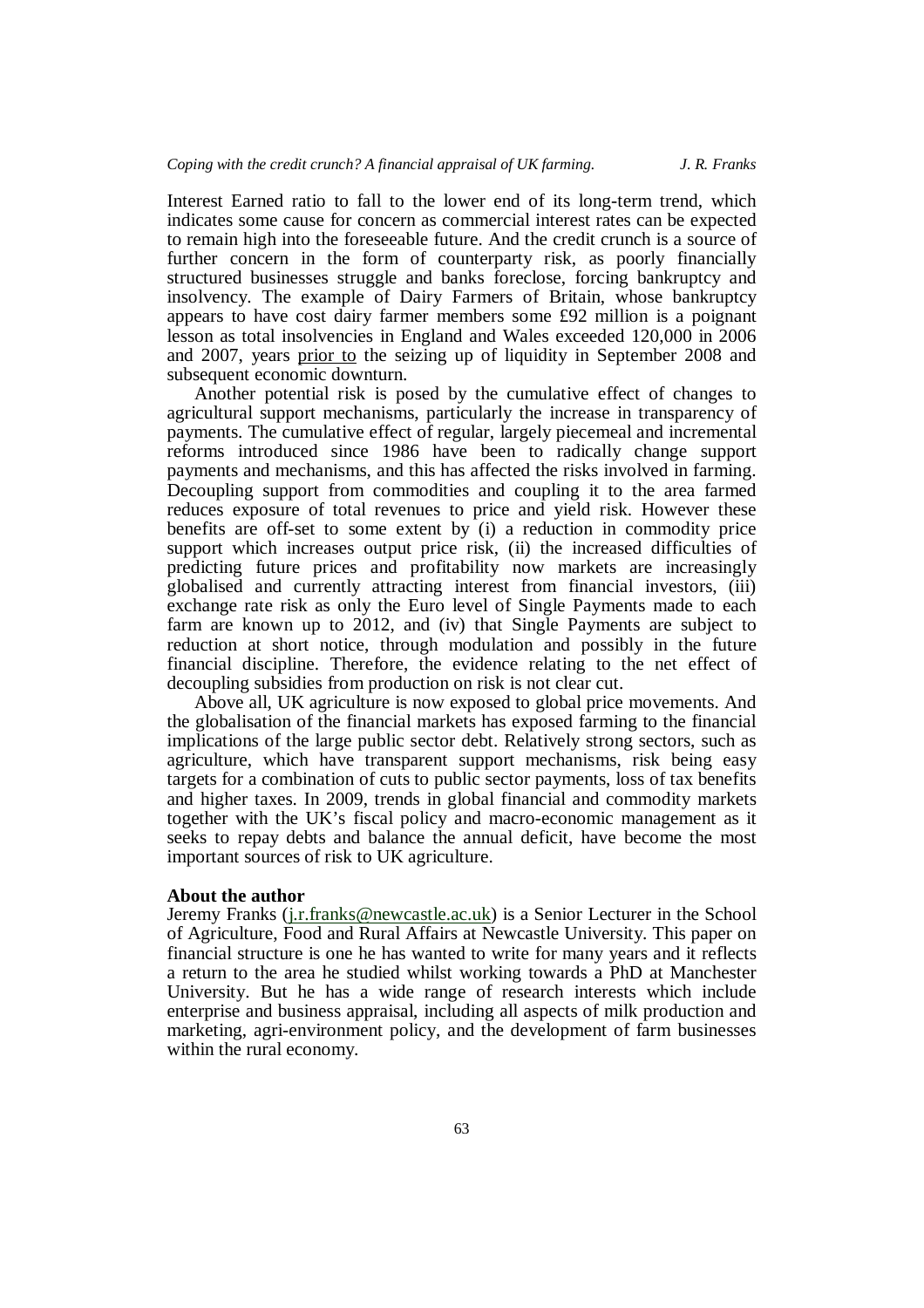# **REFERENCES**

Adam, S. and Browne, J. (2009) *A survey of UK tax system.* Institute of Fiscal Studies.

Bank of England (2009) *Statistics: Interest and exchange rates data.* [Online]. Available by Bank of England http://www.bankofengland.co.uk/.

BusinessDictonary.Com (2010) *Definition of recession.* [Online] http:// www.businessdictionary.com/definition/recession.html (verified Retrieved 4th June 2010).

Caron, P. and Cairol, D. (2008) Multifunctionality: what do we know? *In* Brouwer, F., van Rheenen, T., Dhillion, S. S. and Elgersma, A. M. (eds). *Sustainable Land Management*. Edward Elgar Publishing Limited, Cheltenham, UK.

CRR (2003) *Farm diversification activities: benchmarking study 2002. Final report to DEFRA.* University of Exeter, Exeter.

DEFRA (2006) *Agricultural land sale and prices in England.* National Statistics Office.

DEFRA (2009a) Agricultural price indices - annual. DEFRA.

DEFRA (2009b) *Agriculture in the UK.* HMSO, London.

DEFRA (2009c) *Farm Diversification in England: results from the Farm Business Survey, 2007/08.* DEFRA, London.

DEFRA (2010) *Standard Labour Requirement.* [Online] https:// statistics.defra.gov.uk/esg/asd/fbs/sub/slr.htm (verified 4 June).

DEFRA (Various) *Farm Diversification in England: results from the Farm Business Survey.* DEFRA, London.

DIN (2009) I hear ...DFB. *Dairy Industry Newsletter* **21** (9): 9.

Elliott, L. (2008) Credit crisis - how it all began *The Guardian*, London.

Evenett, S. J. (2009) *Broken promises: a G20 summit report by Global Trade Alert.* Global Trade Alert.

FarmSubsidy.org (2009) *Discover who gets what from the Common Agricultural Policy.* [Online]. Available by FollowTheMoney.eu http:// www.farmsubsidy.org/ (posted 17th September 2009).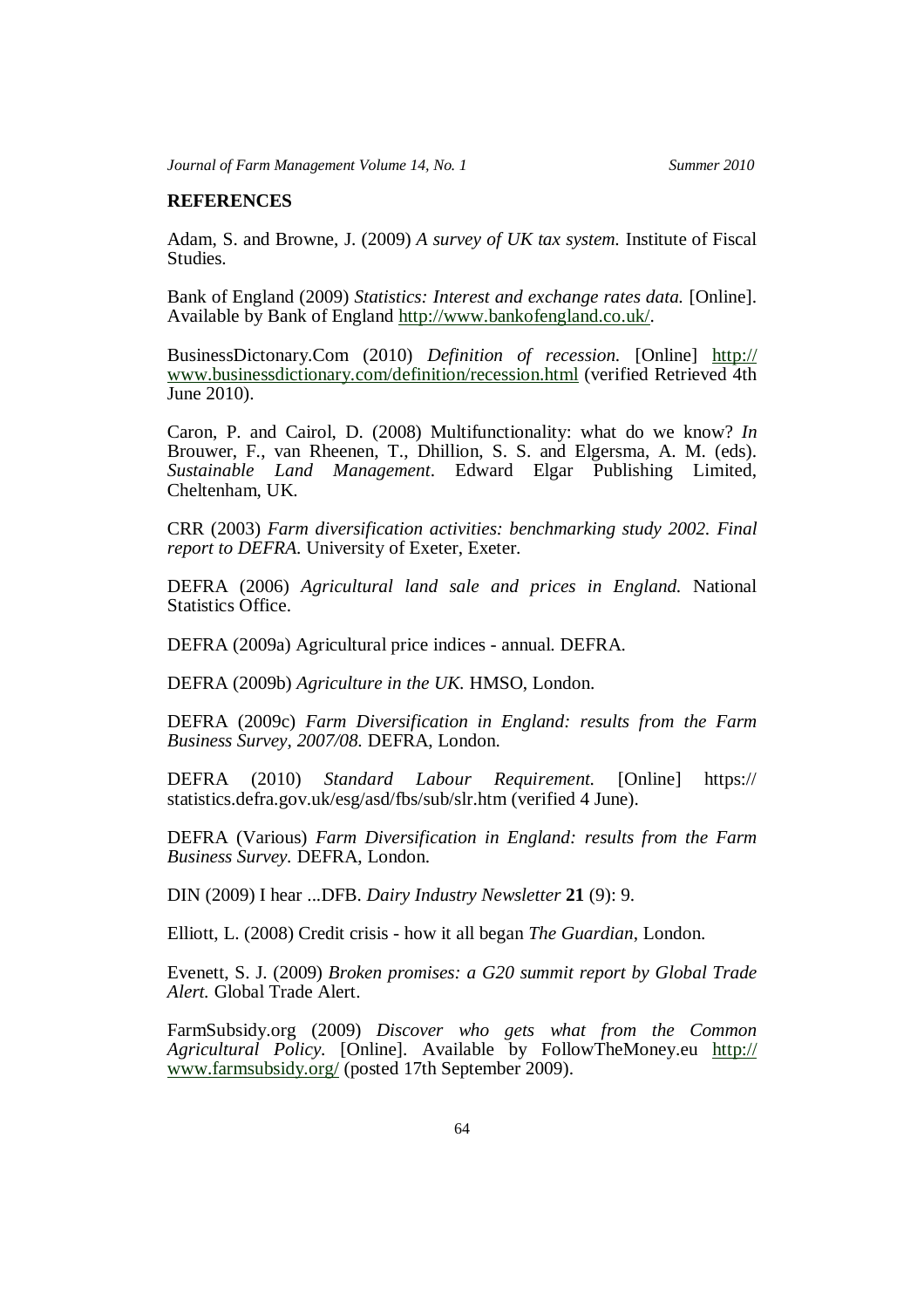Fildes, N. (2009) EC demolishes Alistair Darling's recovery forecasts *The Telegraph*, London.

Franks, J. R. (2006) Farm futures: some impacts of the Fischler reforms on livestock farming in the North East of England. *Farm Management* **12** (10): 627-642.

Franks, J. R. (2009a) A comparison of new and previously preferred measures of farm income. *Farm Management* **13** (8): 539-556.

Franks, J. R. (2009b) Size and non-size effects on the profitability of farms in English less favoured areas. *Farm Management* **13** (7): 485-508.

H M Treasury (2009) *Budget 2009 Building Britain's future. Economic and fiscal strategy report and financial statement and budget report.* The Stationary Office, London.

Hardaker, J. B., Huirne, T. B. M., Anderson, J. R. and Lien, G. (2004) *Coping with risk.* Second Edition. CABI, Kings Lynn.

Harrison, A. (1989) *The changing financial structure of farming.* University of Reading, Reading, UK.

Harrison, A. and Tranter, R. B. (1989) *The changing financial structure of farming.* CAS, Reading University, Reading.

Harrison, A. and Tranter, R. B. (1994) *The recession and farming: crisis or readjustment?* University of Reading, Reading.

Harrison, A. and Tranter, R. B. (1995) Farming through the recession. *Farm Management* **8** (12): 550-562.

IFS (2009) *The IFS green budget: January 2009.* Institute for Fiscal Studies, London.

Ilbery, R., Maye, D., Watts, D. and Holloway, L. (2006) *Research into the potential impacts of CAP reform on the diversification activities of tenant farmers in England - baseline study.*

Johnson, C. (1986) The balance sheet of British agriculture *Agriculture and Food Statistics Group conference*.

Johnson, C. (1990) Farmland as a business asset. *Journal of Agricultural Economics* **41** (2): 135-148.

Just, R. E. (2003) Risk research in agricultural economics: opportunities and challenges for the next twenty-five years. *Agricultural Systems* **75**: 123-159.